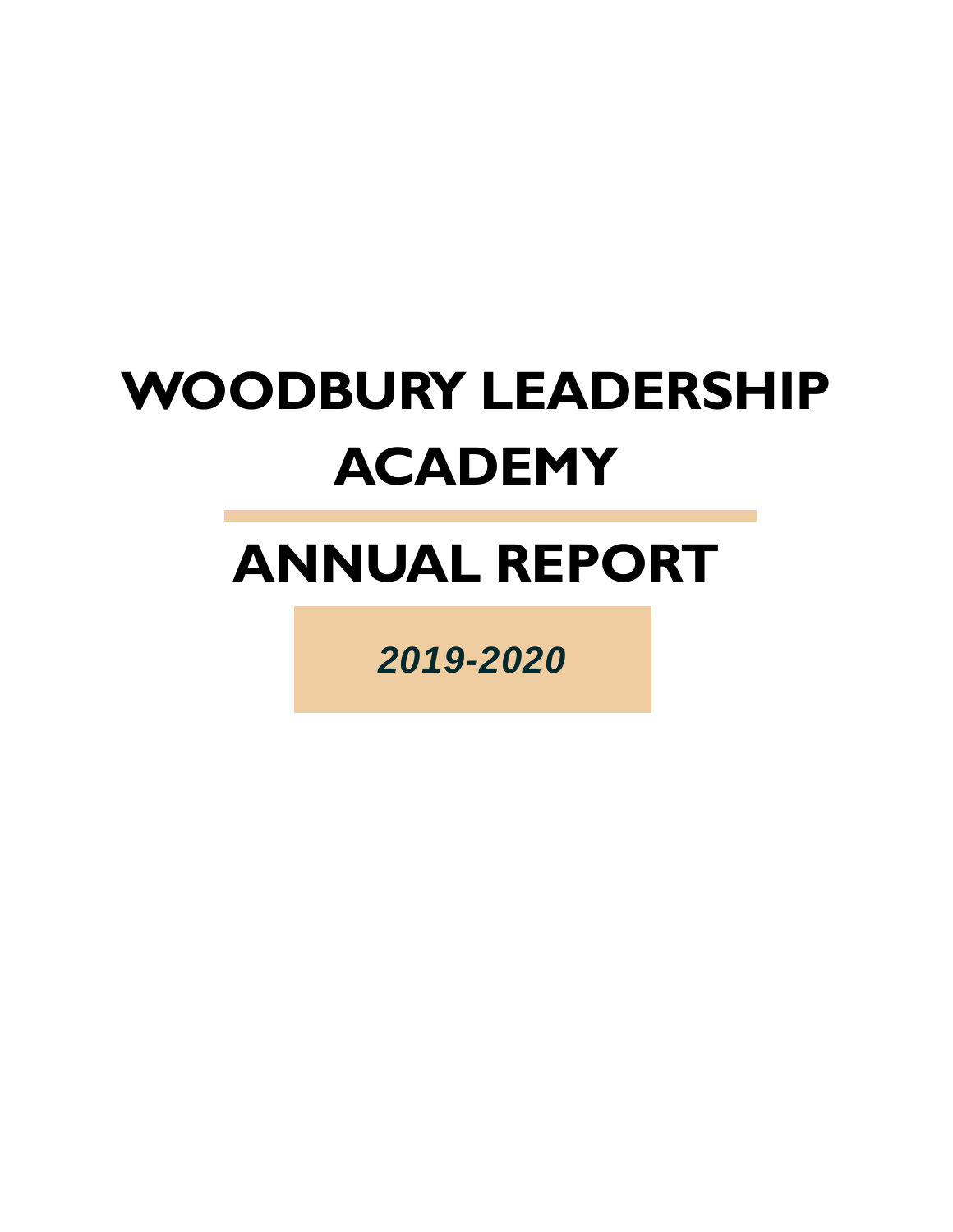## **Table of Contents**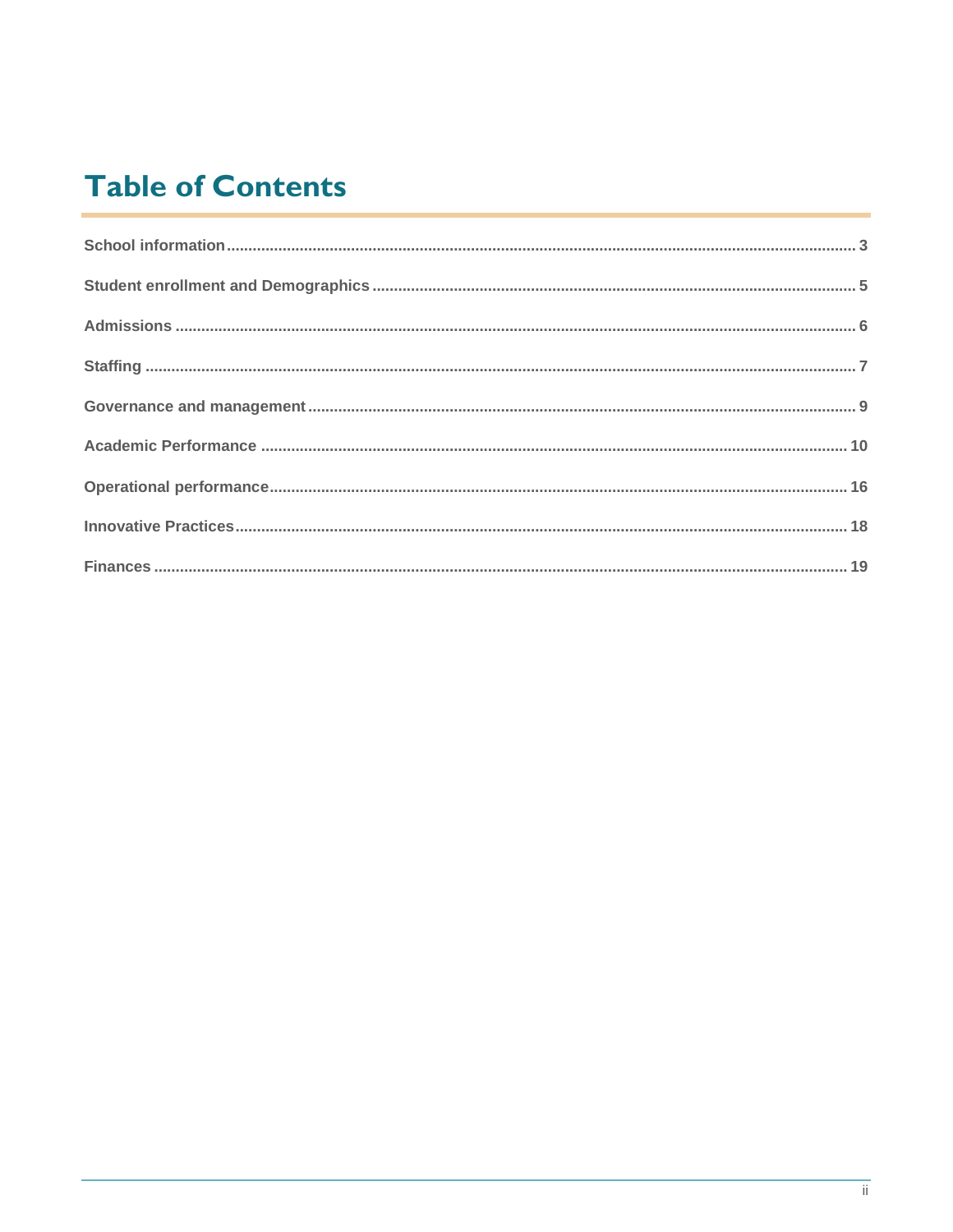# <span id="page-2-0"></span>**SCHOOL INFORMATION**

This 2019-2090 Annual Report provides the Minnesota Department of Education (MDE), our school's authorizer, Volunteers of America (VOA), stakeholders of Woodbury Leadership Academy (WLA) and the general public with information describing the progress of WLA and the students it serves.

- Official School Name: Woodbury Leadership Academy
- Official Minnesota School District Number: 4228-07
- School Address: 8089 Globe Drive, Woodbury, MN 55125
- School Phone Number: 651,571,2100
- School Website: www.wlamn.org
- Executive Director: Dr. Kathleen Mortensen
- Year Opened: 2014
- Grades Served: K-8
- School Hours: 9:20 AM 3:50 PM
- School Days: 172 student contact days per year

**Woodbury Leadership Academy Mission:** The mission of WLA is to utilize leadership based programs and strategies grounded in solid research, combined with the demonstrated success of Core Knowledge curriculum as a basis of a rigorous overall educational program that builds strong skills in math, reading, literature, writing, music, science and technology.

**Woodbury Leadership Academy Vision:** The vision of WLA is to be a school where students and graduates become exceptional leaders and are prepared to take on the academic and leadership challenges they will face as they transition into high school.

#### **Woodbury Leadership Academy's Authorizer:**

- Official Authorizers Name: Volunteers of America
- Authorizer Address: 7625 Metro Blvd, Edina, MN
- Authorizer Contact: Stephanie Olsen, Senior Manager
	- o E-mail: [solsen@voamn.org](mailto:solsen@voamn.org)
	- o Phone: 612.270.1998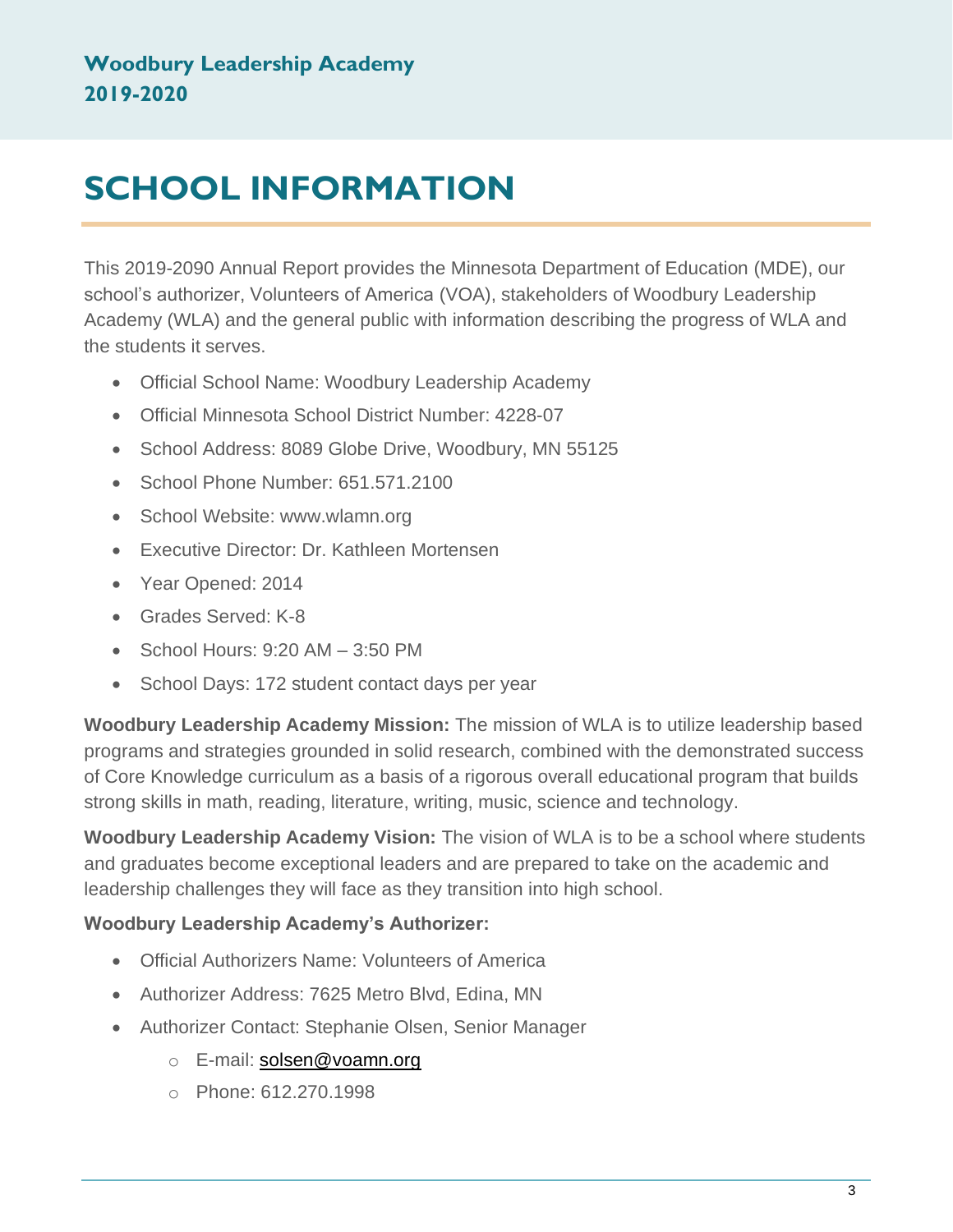Woodbury Leadership Academy is a tuition-free charter elementary and middle school located in Woodbury, Minnesota. During the 2019-2020 school year, we served 498 students. Our primary goal is to work in partnership with families from Woodbury and the surrounding communities who wish to fully participate in their child's education in a rigorous educational environment that fosters student success.

Woodbury Leadership Academy ensures high student achievement through rigorous academic standards and setting high expectation. The Core Knowledge curriculum utilized by WLA, covers and/or exceeds the Minnesota State Academic Standards for grades K-8. Additionally, Core Knowledge closely follows the Next Generation Science Standards (NGSS) and updates in alignment with Minnesota. The *Core Knowledge Sequence* is currently being used successfully in schools throughout the United States to empower students to excel, and with great success and proven results!

Woodbury Leadership Academy also implements a strong character education program to ensure students develop exceptional leadership skills and are well-rounded in all areas. For example, each grade participates in a different service-learning project that aligns to one of our five Core Virtues – respect, responsibility, gratitude, perseverance and humanity. Additionally, we utilize Responsive Classroom to manage behavior and create an inclusive school environment. Furthermore, our report cards include a leadership category to provide structure year-to-year.

Lastly, Woodbury Leadership Academy creates a strong adult learning environment by holding weekly grade level Professional Learning Committee (PLC) meetings, several professional development experiences, data dig days after national assessments (NWEA/MAP), common teacher prep time and informal and formal observations throughout the year. As a result, our dedicated teachers and staff deliver instruction with passion and innovation.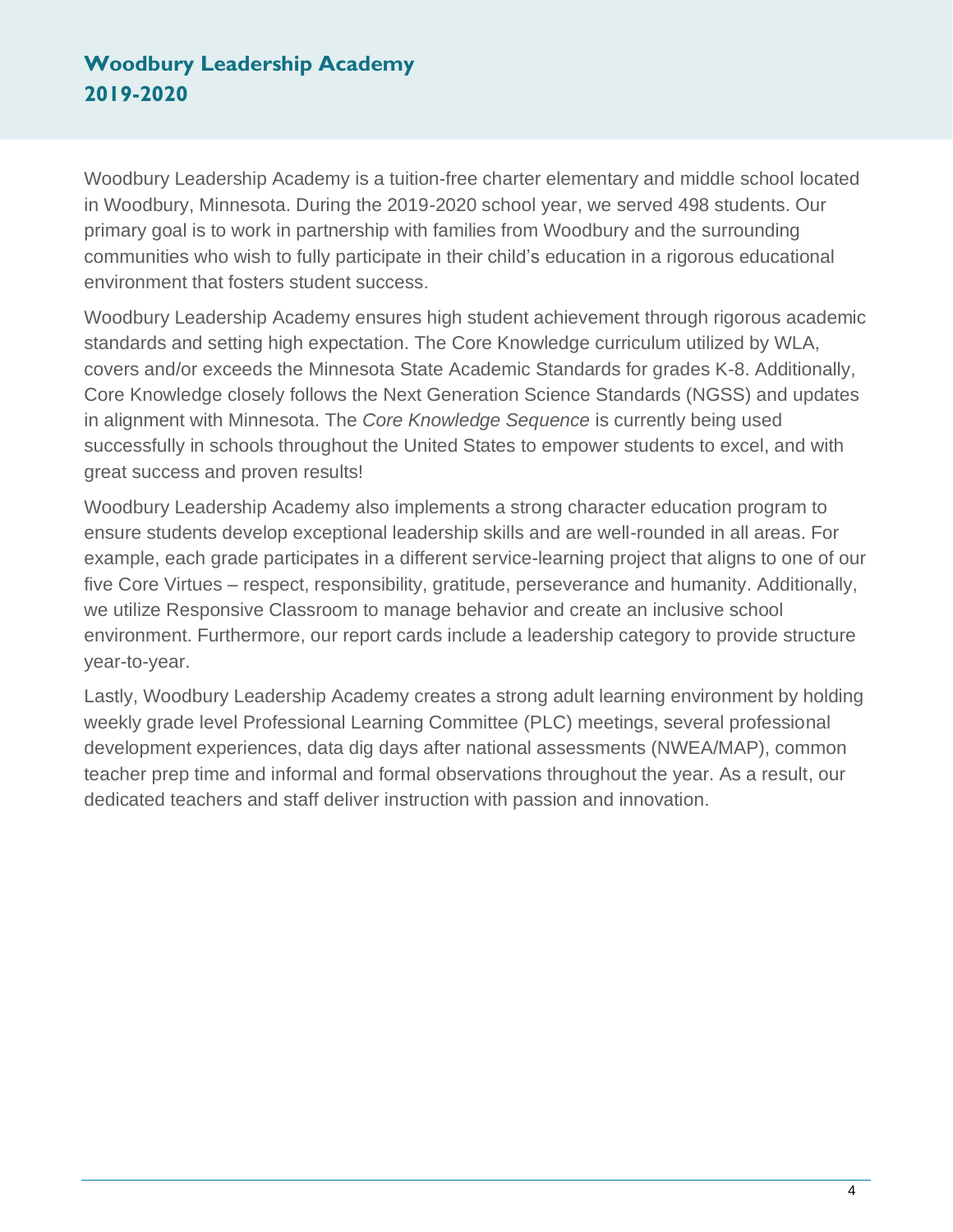# <span id="page-4-0"></span>**STUDENT ENROLLMENT AND DEMOGRAPHICS**

#### **Student Enrollment**

Woodbury Leadership Academy served 498 students during the 2019-2020 school year. The following percentages are based on student population.

- Special Education:10.6%
- LEP: 4.6%
- Free and Reduced Lunch: 11.8%

#### **Demographics**

- Asian: 30%
- Black: 28%
- White: 37%
- Hispanic: 4%
- American Indian: 1%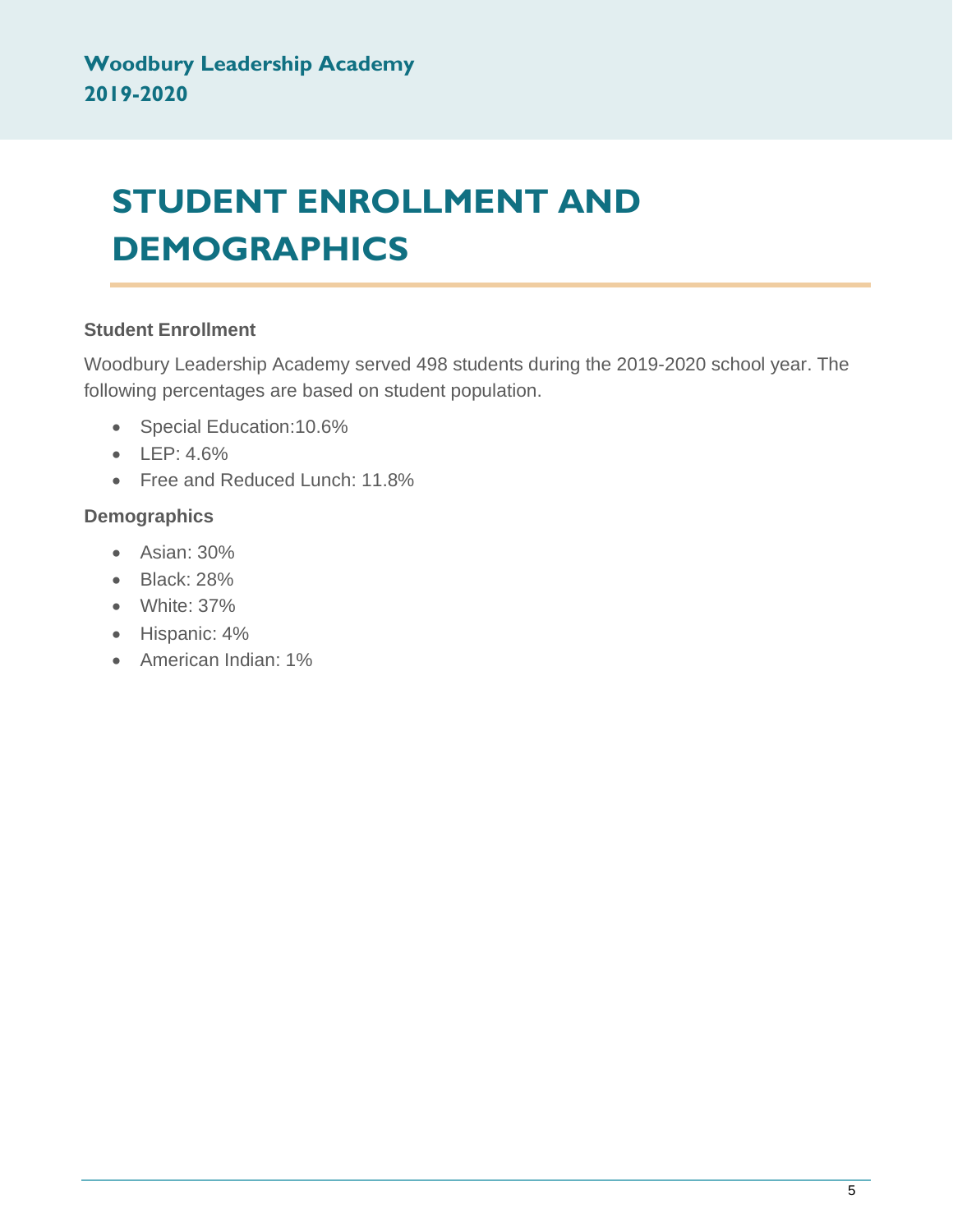# <span id="page-5-0"></span>**ADMISSIONS**

Woodbury Leadership Academy follows Federal and State Department of Education regulations, guidelines, and practices regarding enrollment of all students. Woodbury Leadership Academy will not discriminate with regard to a person's age, color, creed, culture, disability, ethnic, origin, family care leave status, gender, marital status, political affiliation, status with regard to public assistance, race, religion, sexual preference/orientation, socioeconomic status, veteran's status or any other protected class.

Woodbury Leadership Academy's Enrollment Admissions Policy # 538 was amended on July 24, 2019. The policy can be found on our school site. Additionally, we have developed and published a lottery process for accepting pupils by lot.

Furthermore, WLA follows Minnesota Statutes in its enrollment practices, which states that charter schools can limit the following for enrollment:

- 1. Pupils within an age group or grade level;
- 2. Pupils who are eligible to participate in the graduation incentives program; or

3. Residents of a specific geographic area in which the school is located when the majority of students served by the school are members of underserved populations.

A charter school shall enroll an eligible pupil who submits a timely application, unless the number of applications exceeds the capacity of a program, class, grade level, or building. In this case, pupils must be accepted by lot. A charter school shall give enrollment preference to a sibling of an enrolled pupil and to a foster child of that pupil's parents and may give preference for enrolling children of the school's staff before accepting other pupils by lot. The charter school shall not distribute any services or goods of value to students, parents, or guardians as an inducement, term, or condition of enrolling a student in a charter school.

#### **Conditions for Enrollment**

- Students must be five (5) years old by September 1st of the year in which they start kindergarten.
- Student must be six (6) years old by September 1st of the year to start first grade.
- Students currently attending WLA do not need to reapply.
- Families do not need to be Minnesota residents at the time of the application but must establish a residence in MN at the time of enrollment or attendance.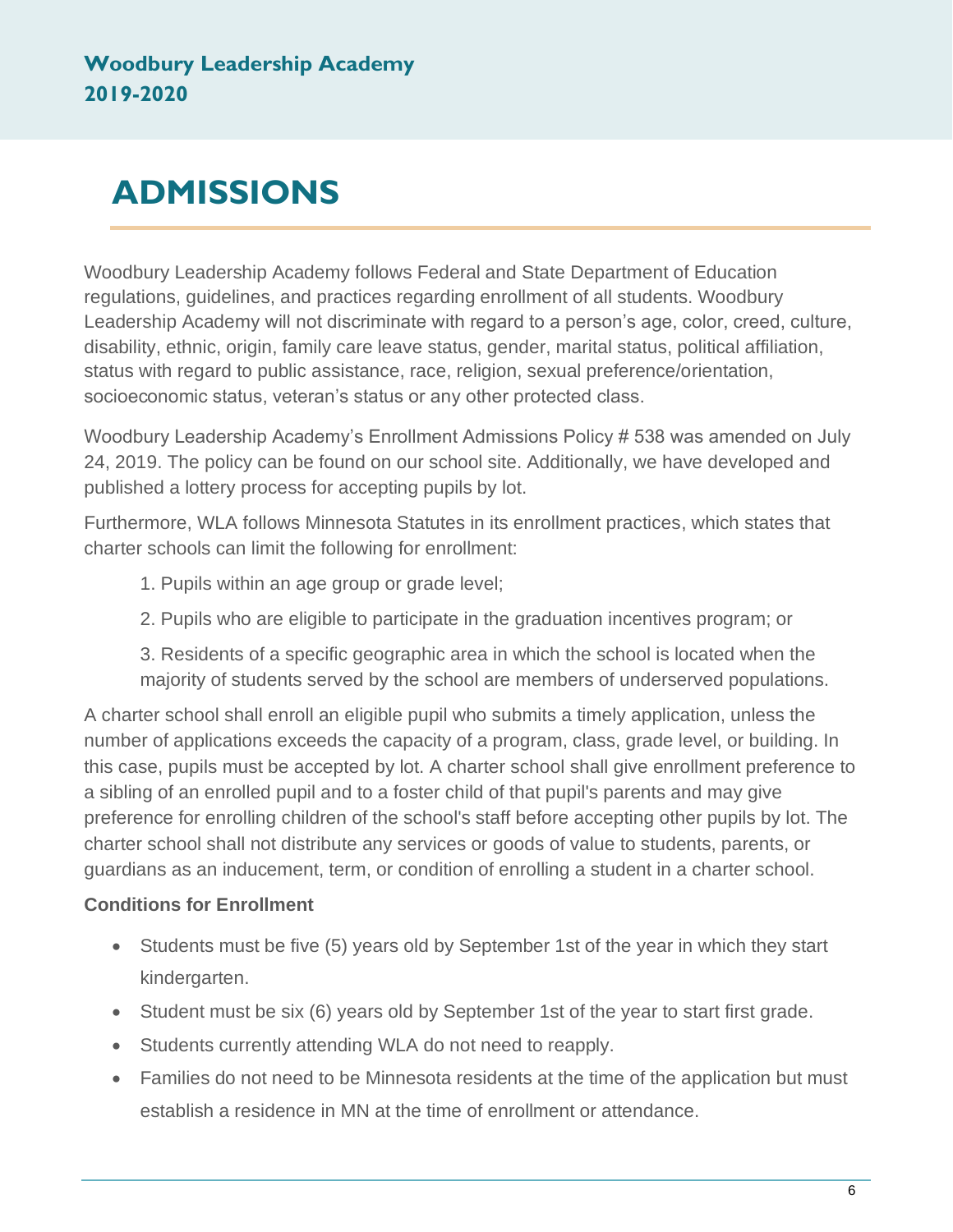## <span id="page-6-0"></span>**STAFFING**

### **Certified Teaching Staff**

| Grade/Subject            | <b>Name</b>         | MN License # |  |
|--------------------------|---------------------|--------------|--|
| K                        | Purinton, Monica    | 427868       |  |
| K                        | Barthel, Ashley     | 470375       |  |
| K                        | Engelsgjerd, Megan  | 471480       |  |
| K                        | Sjoberg, Natalie    | 1001689      |  |
| 1                        | Nelson, Katie       | 491524       |  |
| 1                        | George, Claudia     | 486696       |  |
| 1                        | Nightingale, Donna  | 0456089      |  |
| $\overline{2}$           | Cafferty, Claire    | 468950       |  |
| $\overline{2}$           | Fuller, Miranda     | 1001566      |  |
| $\overline{2}$           | Jackson, Kathleen   | 1002894      |  |
| 3                        | Koerner, Ashlee     | 499012       |  |
| 3                        | Grubisch, Katie     | 0491404      |  |
| 3                        | Iwasko, Alex        | 498823       |  |
| $\overline{4}$           | Walsh, Megan        | 499519       |  |
| 4                        | Schrandt, Casidee   | 492200       |  |
| $\overline{4}$           | Rolston, Steffani   | 0491691      |  |
| 5                        | Cappelen, Kelly     | 473005       |  |
| 5                        | Lautenbach, Colleen | 0507454      |  |
| 5                        | Erickson, Jessica   | 425129       |  |
| 6                        | Davis, Andrew       | 1002047      |  |
| 6                        | Allesse, Ryan       | 370394       |  |
| 7                        | Robb, Justin        | 513835       |  |
| 8                        | Logan, James        | 506507       |  |
| <b>Special Education</b> | Langer, Emma        | 0510701      |  |
| <b>Special Education</b> | Wallisch, Taylor    | 0510460      |  |
| <b>Special Education</b> | Quinby, Claudia     | 0365229      |  |
| <b>SpEd Director</b>     | Kelly, Mary         | 202957       |  |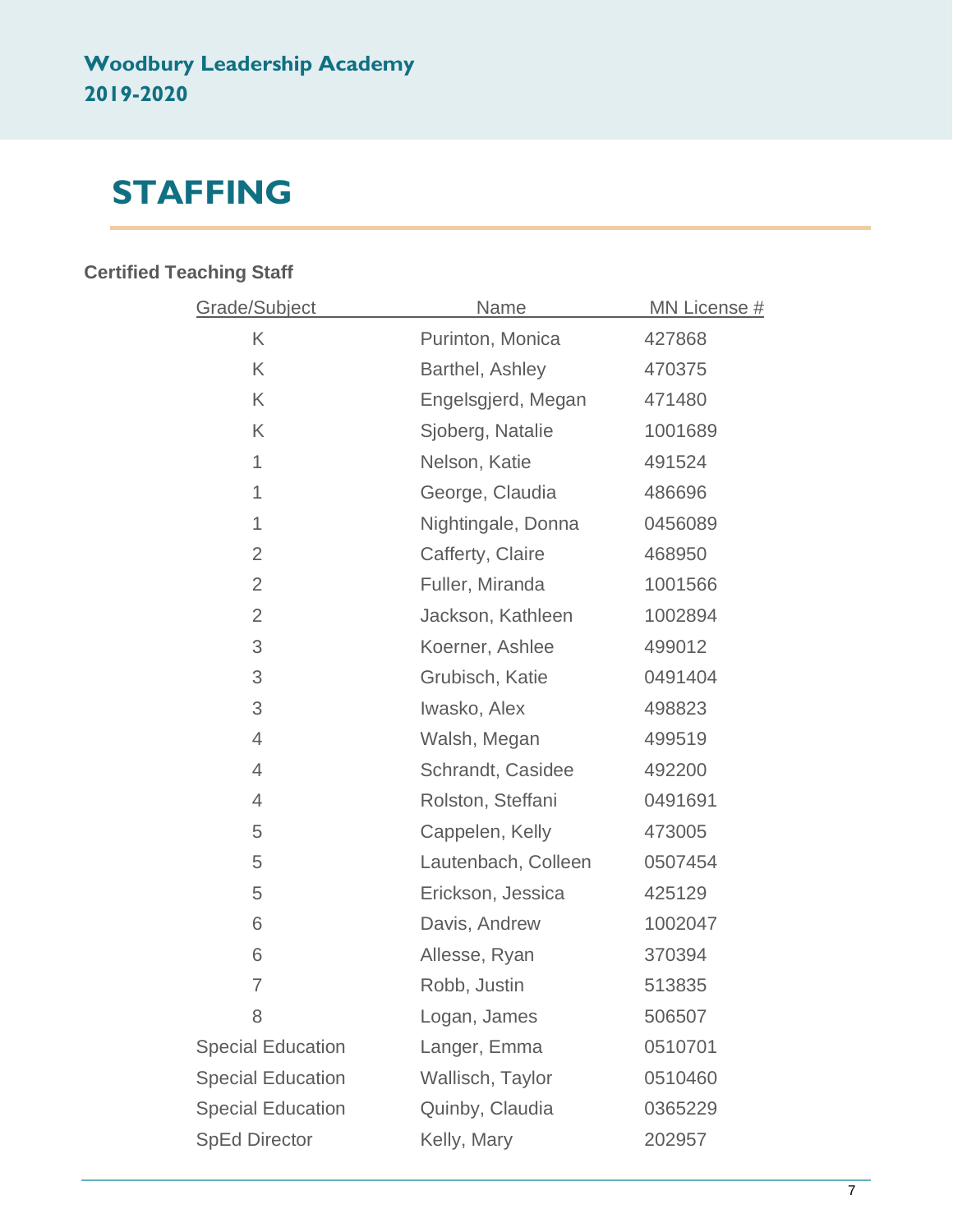| <b>Assistant</b>          | Youngblood, Allison | 491510  |
|---------------------------|---------------------|---------|
| <b>Music</b>              | Rice, Kristen       | 453061  |
| <b>Physical Education</b> | Skordahl, Jolene    | 338977  |
| <b>Physical Education</b> | Sharp, Andrew       | 515753  |
| Art                       | Sampson, Sara       | 515073  |
| <b>Executive Director</b> | Mortensen, Kathleen | 323303  |
| Dean of Students          | Broderick, Ben      | 459820  |
| <b>Dean of Students</b>   | Griffith, Kylie     | 0485453 |

#### **Non-Certified Staff**

| Position                      | Name             |
|-------------------------------|------------------|
| <b>Office Staff</b>           | Baumann, Nancy   |
|                               | Cahlander, Amy   |
|                               | Owens, Jenny     |
| <b>Educational Assistants</b> | Aliperto, Tyler  |
|                               | Ballato, Pat     |
|                               | Bedard, Nic      |
|                               | Christoff, Katie |
|                               | Garibay, Lisa    |
|                               | Graff, Jessica   |
|                               | Keelin, Suzanne  |
|                               | Lock, Steve      |
|                               | Martinson, Ben   |
| Custodian                     | Flores, Juan     |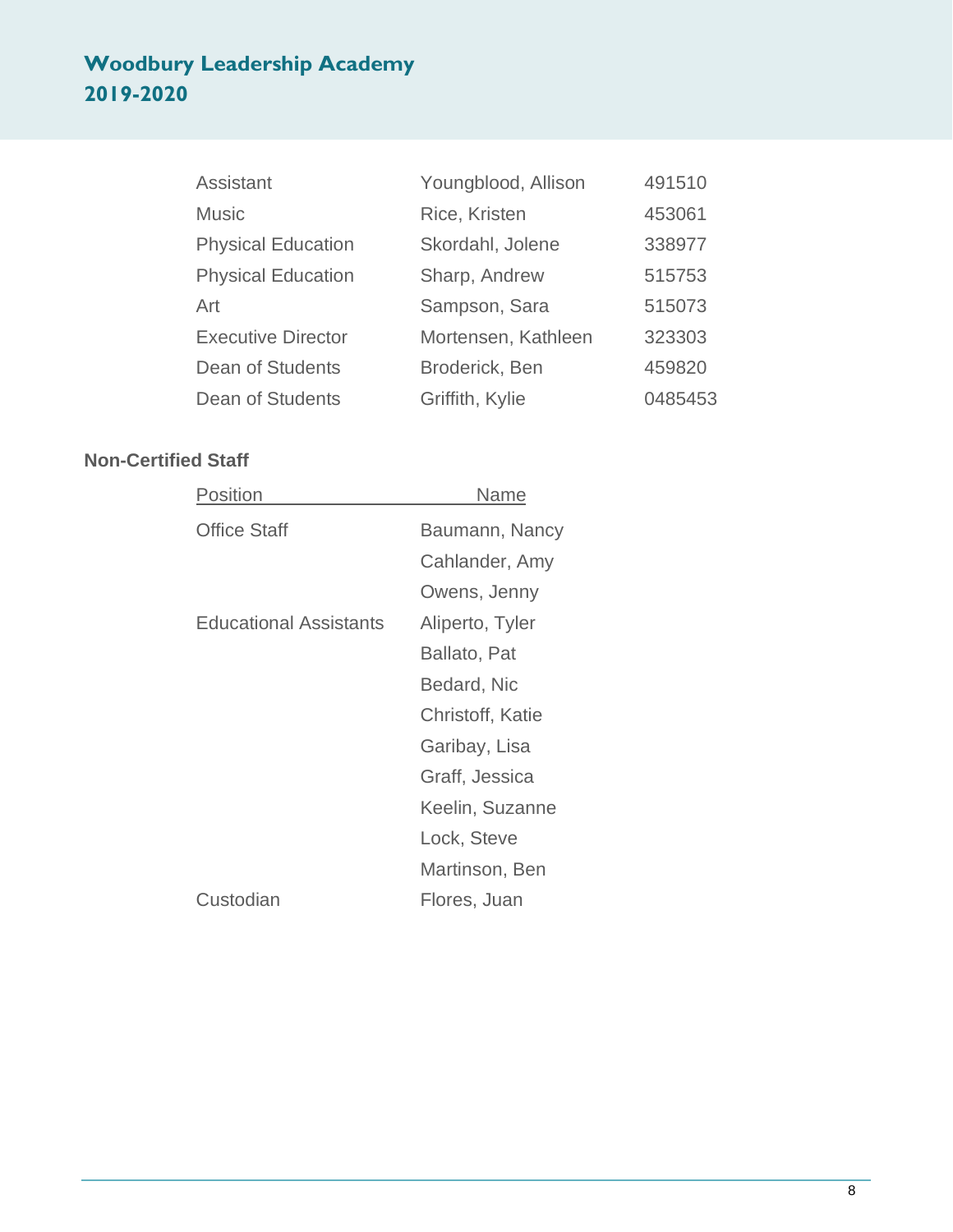# <span id="page-8-0"></span>**GOVERNANCE AND MANAGEMENT**

Woodbury Leadership Academy's Board of Directors decides and is responsible for policy matters related to the operation of the school, including budgeting, curriculum programming, finances, personnel and operating procedures. The board is designed to be comprised of up to three parents, three teachers and three community members. The board meets monthly and adopts policies and practices that, at a minimum: carry out the school's mission and goals, evaluate the execution of charter contract goals and commitments, evaluate student achievement, establish a teacher evaluation process in compliance with Minnesota Statues and provide professional development related to the individual's job responsibilities.

#### **2019-2020 Board Members**

| Position                   | <b>Name</b>       | Email                 | <b>Start Term</b> |
|----------------------------|-------------------|-----------------------|-------------------|
| <b>Board Chair, Parent</b> | Folks, Mandi      | mfolks@wlamn.org      | 1/2017            |
| Treasurer, Teacher         | Skordahl, Jolene  | jskordahl@wlamn.org   | 8/2017            |
| Secretary, Teacher         | Erickson, Jessica | jerickson@wlamn.org   | 1/2017            |
| <b>Teacher</b>             | Sjoberg, Natalie  | nsjoberg@wlamn.org    | 1/2020            |
| Parent                     | Livingston, Jason | jlivingston@wlamn.org | 10/2017           |
| <b>Community Member</b>    | Kelly, Shannon    | skelly@wlamn.org      | 4/2018            |
| Ex-Officio, Director       | Mortensen, Kathy  | kmortensen@wlamn.org  |                   |

**Board Training:** The board was in compliance with requirements, and all members had completed the required trainings related to board member roles and responsibilities, employment policies and practices, and financial management. All members participated in trainings regarding Open Meeting Law requirements as well. The trainings were conducted by the Minnesota Association of Charter Schools, VOA and Booth Law Group. Whenever new board members are first seated, Woodbury Leadership Academy immediately works to provide training as soon as possible, and often times this training can be completed within 60-90 days of being seated. A Board Binder is provided to all members.

**Management:** The executive director oversees day-to-day operation of WLA, including board policies, executing the strategic goals, supervising and evaluating licensed teachers and administrative staff, managing business and fiscal operations, acting as an instructional leader and ensuring students achieve expected educational program outcomes.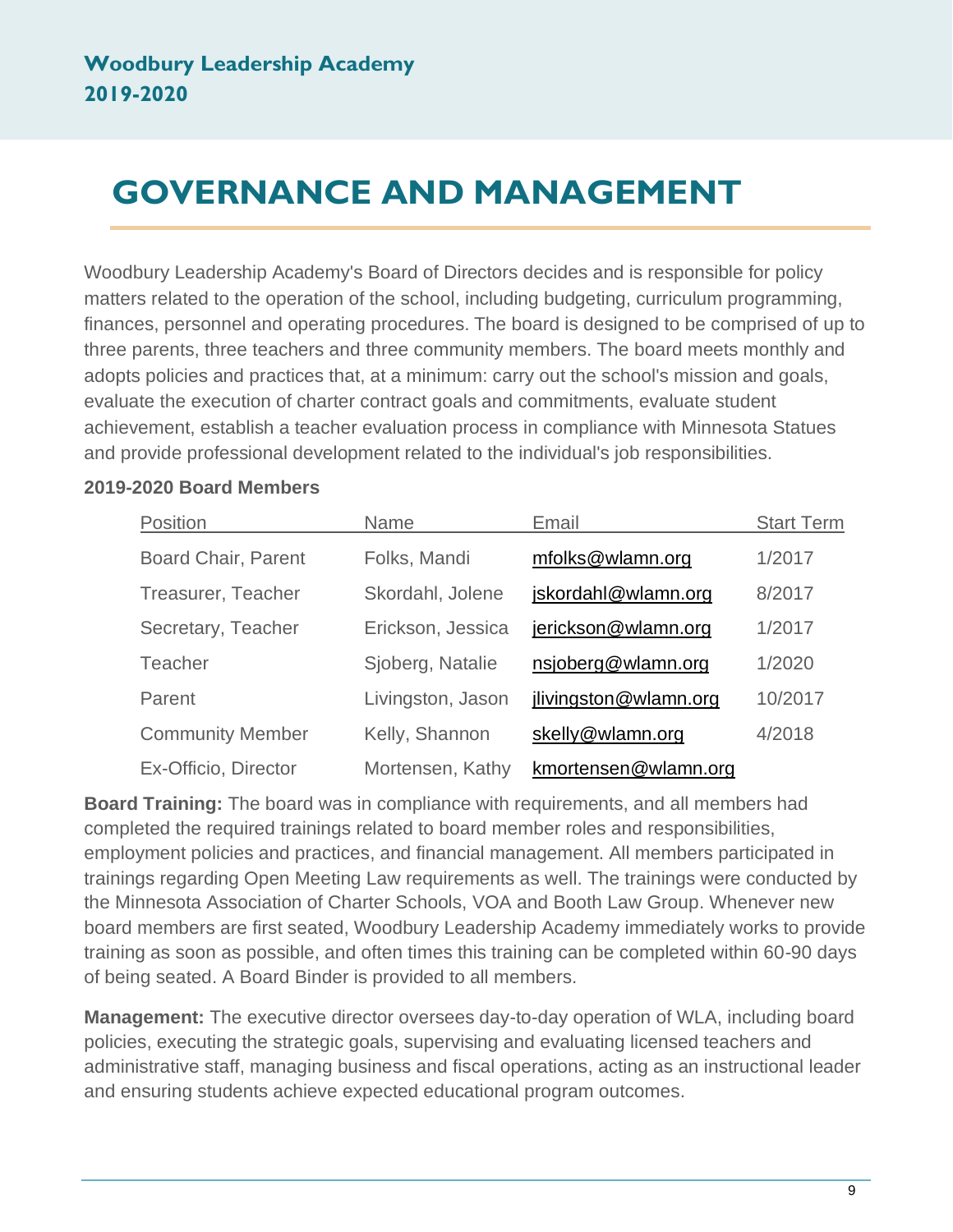# <span id="page-9-0"></span>**ACADEMIC PERFORMANCE**

Woodbury Leadership Academy's academic philosophy is based upon The *Core Knowledge Sequence* developed by The Core Knowledge Foundation. The Core Knowledge Foundation (2020) defines the *Core Knowledge Sequence* as "a detailed outline of specific content and skills to be taught in language arts, history, geography, mathematics, science, and the fine arts. As the core of a school's curriculum, it provides a coherent, content specific foundation of learning, while allowing flexibility to meet local needs" (p. vi).

The *Core Knowledge Sequence* is the result of research into the content and structure of the highest performing elementary education systems around the world, as well as extensive consensus building among diverse groups and interests, including parents, teachers, scientists, professional curriculum organizations, and experts from The Core Knowledge Advisory Board on Multicultural Traditions. The *Core Knowledge Sequence* is recognized as an effective whole school model, being one of the 33 whole-school models recognized by the U.S. Education Department as high quality and determined to be effective through research.

The *Core Knowledge Sequence* is supported by specific curricular resources.

#### **WLA's Curricular Resources**

- Reading: Core Knowledge Language Arts (CKLA) from Amplify and Reading A-Z
- Language Usage: CKLA and Collections
- Writing: CKLA and Write Source
- Mathematics: Saxon and Holt McDougal
- Science: Core Knowledge Science (CKSci) from Amplify, Interactive Science and **iScience**
- Social Studies: Core Knowledge History & Geography (CKHG) from Core Knowledge Foundation, *Northern Lights* and *Discovering Our Past* by McGraw Hill
- Art, Music & P.E.: Core Knowledge Foundation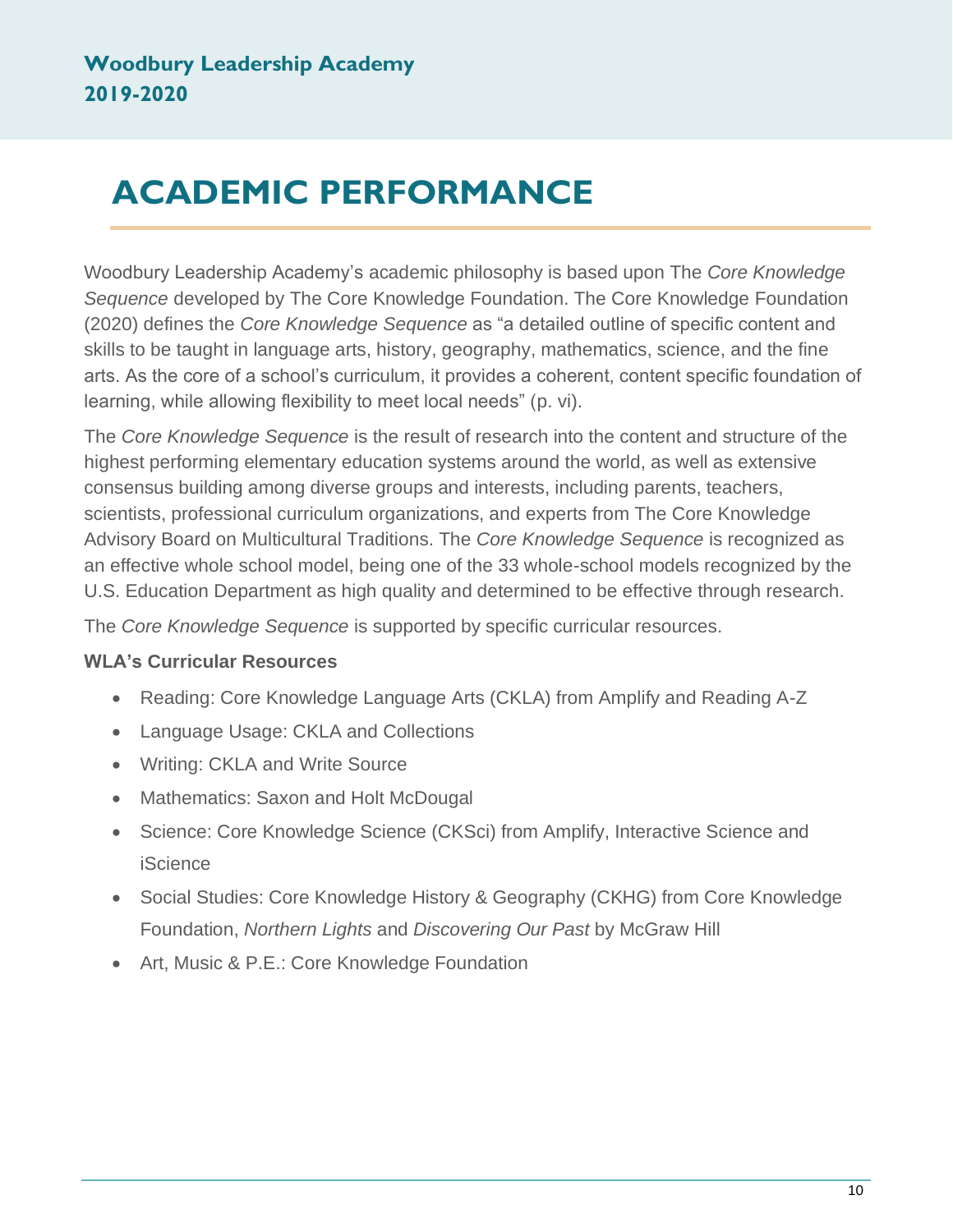Woodbury Leadership Academy is a data-driven institution committed to rigorous and ambitious state and national test standards. As a data-driven organization, our school's approach to assessment is fully aligned with the goals and objectives of these state and national assessments and Minnesota Academic Standards.

#### **Northwest Evaluation Association (NWEA) Measures of Academic Progress (MAP)**

Students attending Woodbury Leadership Academy in grades 1-8 take the MAP assessment. The test is typically taken twice per year – once in the fall and once in the spring. Due to COVID-19, students only took the fall assessment. To clarify, students did not take the spring assessment during the 2019-2020 school year.

- Reading: Grades 1-8
- Language Usage: Grades 2-8
- Math: Grades 1-8

#### Data: MAP Fall 2019

| Grade          | <b>Student (Total Valid)</b> | <b>Test</b> | <b>Score</b> | <b>Test</b> | Score |
|----------------|------------------------------|-------------|--------------|-------------|-------|
| 1              | 66                           | Math        | 75%          | Reading     | 79%   |
| $\overline{2}$ | 60                           | Math        | 68%          | Reading     | 66%   |
| 3              | 65                           | Math        | 71%          | Reading     | 80%   |
| $\overline{4}$ | 67                           | Math        | 66%          | Reading     | 76%   |
| 5              | 66                           | Math        | 73%          | Reading     | 77%   |
| 6              | 34                           | Math        | 76%          | Reading     | 76%   |
| 7              | 19                           | Math        | 42%          | Reading     | 35%   |
| 8              | 15                           | Math        | 73%          | Reading     | 23%   |

#### **Minnesota Comprehensive Assessment (MCA)**

Students attending Woodbury Leadership Academy in grades 3-8 take the MCA assessment.

- Reading: Grades 3-8
- Math: Grades 3-8
- Science: Grades 5 and 8

Data: Due to COVID-19, students did not take the MCA in Spring 2020.

WLA also offers the Minnesota Test of Academic Skills (MTAS) and ACCESS.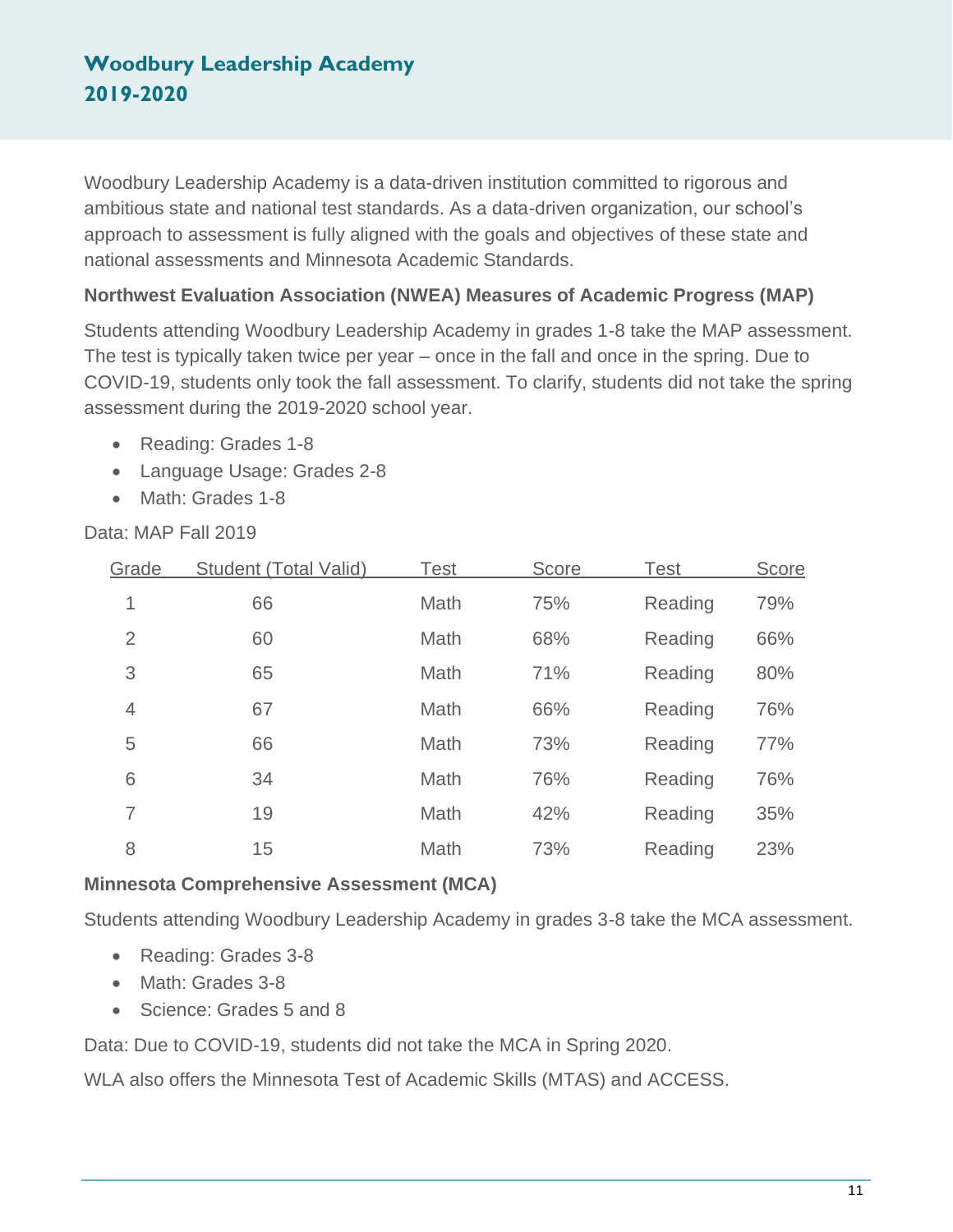#### **Minnesota Academic Standards**

Students attending WLA are assessed in each of the core academic skill areas using a range of valid and reliable methods, including, but not limited to, formative and summative assessments, criterion reference tests and assessments, homework, teacher observations, student project presentations, oral reports and standardized tests.

Assessment data is used throughout the educational process to inform and assist students, parents, teachers and administrators. Assessment data is used immediately in the classroom through differentiated instruction to ensure that each student is being taught at their level. Scores are used, along with additional comparative data, to place students at appropriate levels in math and language arts.

#### **Academic Performance Student Achievement Successes/Challenges**

WLA continues to keep a low teacher-to-student ratio to help assist in creating a strong differentiated instruction environment. Through the PLC process, teachers use data from formative and summative assessments, classwork, homework and observations to drive instruction.

Successes: Parents continually comment and applaud our instructional strategies, curriculum programming, curriculum resources and dedicated staff. Our curriculum and instruction engage students in higher levels of thinking, conceptual understanding and meet the needs of all students. Furthermore, our dedicated staff include motivated and caring classroom teachers, special education teachers, paraprofessionals and response-to-intervention coach.

Challenges: Some of the challenges related to student achievement has been fully implementing the intended curriculum with fidelity and implementing Responsive Classroom with fidelity. These challenges could be contributed to the great increase in student enrollment, increase in new teachers and being in our second year of offering middle school.

#### **Increased Learning Opportunities**

As indicated above, the *Core Knowledge Sequence* is the cornerstone of WLA. This comprehensive *Sequence* includes literature, history and geography, science, math, art, physical education and music.

Students received weekly instruction from certified specialists in art, physical education and art. Instruction continued as an option during COVID-19 to remain flexible. Furthermore, Core Knowledge Art Prints with descriptions are posted around the building for exposure. This effort of posting art prints was on behalf of our Parent Team Organization (PTO).

Woodbury Leadership Academy has met the goal of providing an integrated hands-on approach through science projects, science fair with 3M scientists as judges, core virtues programming and service-learning projects. Unfortunately, due to COVID-19, we were unable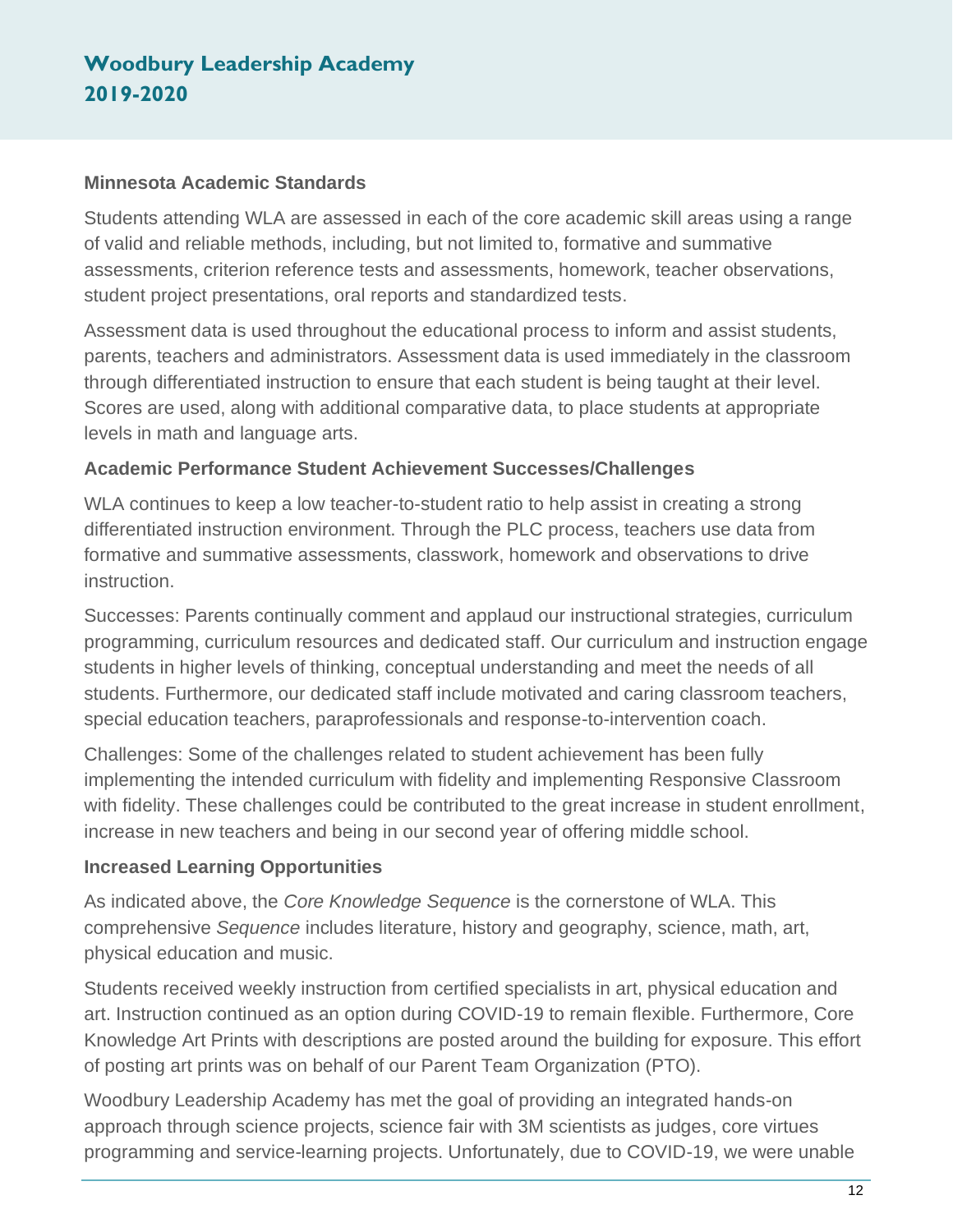to host our annual science fair. In addition, we offer a student council experience through an election process. During the 2019-2020 school year, student council implemented a recycling program in the lunchroom.

The school addresses the leadership component through the use of a modified approach to Responsive Classroom in conjunction with a core virtues curriculum. Teacher standards and teaching objectives include specific learning goals related to leadership development. The leadership data is that the school has monthly school assemblies that allow parents and family members to attend.

Enrichment opportunities are available to students such as soccer club, karate club, golf club, art clubs, science club, Lego club and band. These opportunities are based on student demand.

#### **Academic Performance WLA's Academic Performance Encourage Varied and Innovate Teaching Methods Successes/Challenges**

Woodbury Leadership Academy's strategic goals related to academic performance include:

- 1. Become a distinguished Core Knowledge school
- 2. Develop a leadership program

WLA has worked towards meeting these goals that encourage varied and innovative teaching methods.

Goal 1: We purchased newly released Core Knowledge curriculum resources from the Core Knowledge Foundation. Additionally, teachers and administration received official training from Core Knowledge and began creating CKHG Domain-Based Unit Overviews, which have been posted on our school site. Furthermore, our Curriculum Committee worked closely with Core Knowledge and MDE to identify a new math curriculum – Ready Classroom Mathematics. Ready Classroom Mathematics includes physical and digital components to reach the needs of all students. Challenges of resources and finances were identified. For example, CKHG is expensive, so some teachers had to share teacher guides to create the Domain-Based Unit Overviews. This challenge was expected, as curriculum will be purchased in a cycle.

Goal 2: WLA identified five core virtues to focus on throughout the school year. Posters and awards were created and posted around the school and on the school site. We have also partnered with PTO and aligned school fundraising, such as Give to the Max, to purchase books that align to our five core virtues. Challenges of time were identified. For example, we need time to identify what each core virtue looks like at each grade level. Although it's on our report card, descriptions are broad and need to be more objective.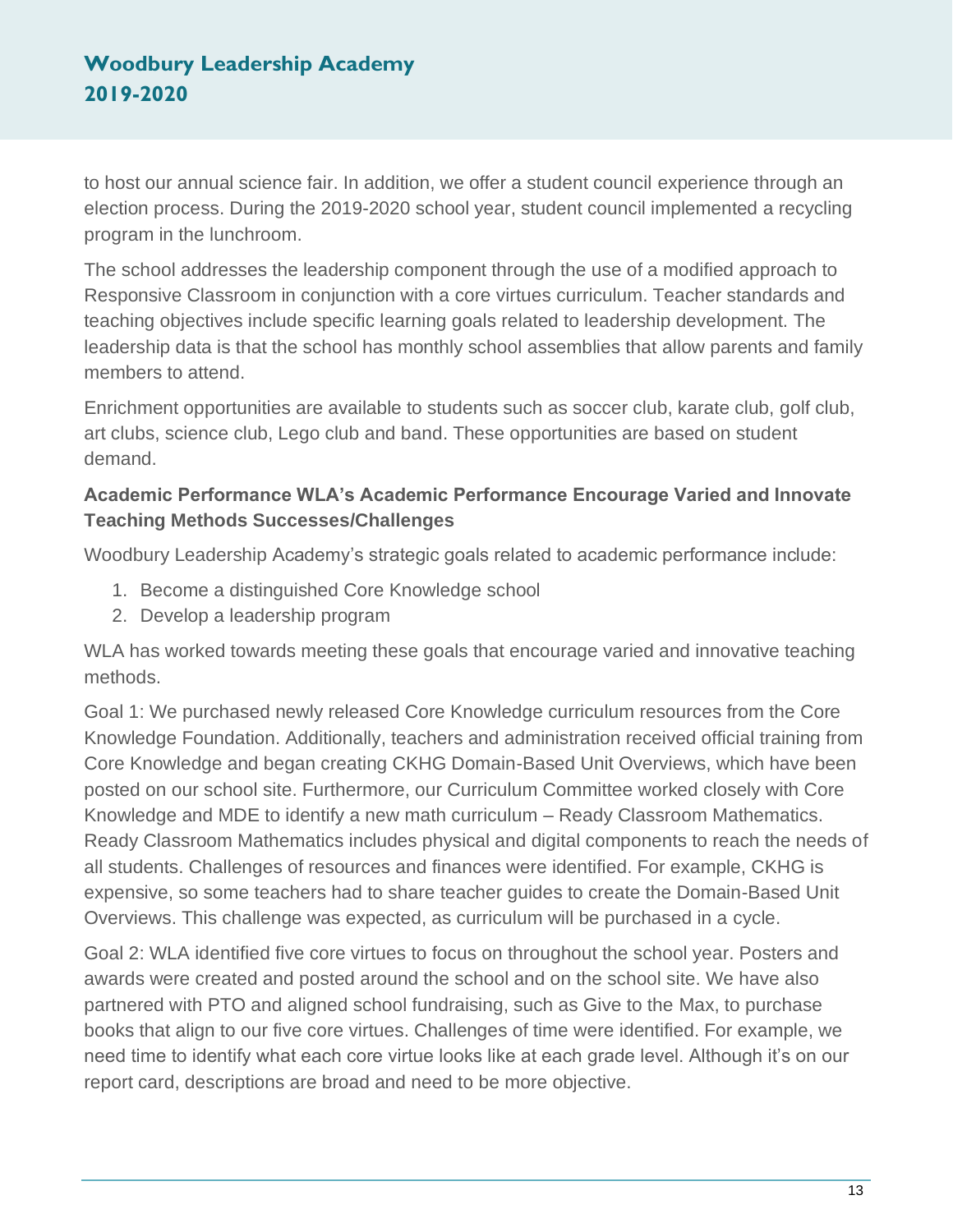#### **Measure Outcome/Provide Accountability Successes/Challenges**

WLA's Accountability Goal 1 (MCA Reading Goal)

- A. State the Full Goal: Three Year Goal: The students enrolled in grades 3-7 will show 75 percent baseline proficiency in MCA reading scores for the first year, with a 3 percent increase in proficiency in the following 2 years for the same grades.
- B. Due to COVID-19, we were unable to collect data for this accountability goal. However, we were able to collect data in reading comprehension and fluency using formative and summative assessments, classwork, homework and Reading A-Z reading levels. Data showed that students made progress. However, the progression slowed once we entered distance learning. A challenge in this area included the validity of the test scores due to the potential of non WLA staff helping students. To overcome this, we attempted to administer assessments through Zoom or Google Hangouts.
- C. Describe the evaluation activities, measurement tools and relevant data used to measure results and gauge success: At WLA we used formative and summative assessments, along with a PLC process where we looked at data to inform instruction. We also worked at improving teacher's abilities to individualize instruction. PLCs continued during distance learning.

WLA's Accountability Goal 2 (MCA Math Goal)

- A. State the Full Goal: Three Year Goal: The students enrolled in grades 3-7 will show 77 percent baseline proficiency in MCA math scores for the first year, with a 3 percent increase in proficiency in the following 2 years for the same grades.
- B. Due to COVID-19, we were unable to collect data for this accountability goal. However, we were able to collect data in mathematics using formative and summative assessments, classwork and homework. Data showed that students made progress. However, the progression slowed once we entered distance learning. A challenge in this area included the validity of the test scores due to the potential of non WLA staff helping students. To overcome this, we attempted to administer assessments through Zoom or Google Hangouts.
- C. Describe the evaluation activities, measurement tools and relevant data used to measure results and gauge success: At WLA we used formative and summative assessments, along with a PLC process where we looked at data to inform instruction. We also worked at improving teacher's abilities to individualize instruction. PLCs continued during distance learning.

WLA's Accountability Goal 3 (NWEA Assessment Goal for Reading)

A. State the Full Goal: Three Year Goal: WLA students in grades 3-7 will show an average that exceeds the national norm in reading based on the NWEA MAP testing.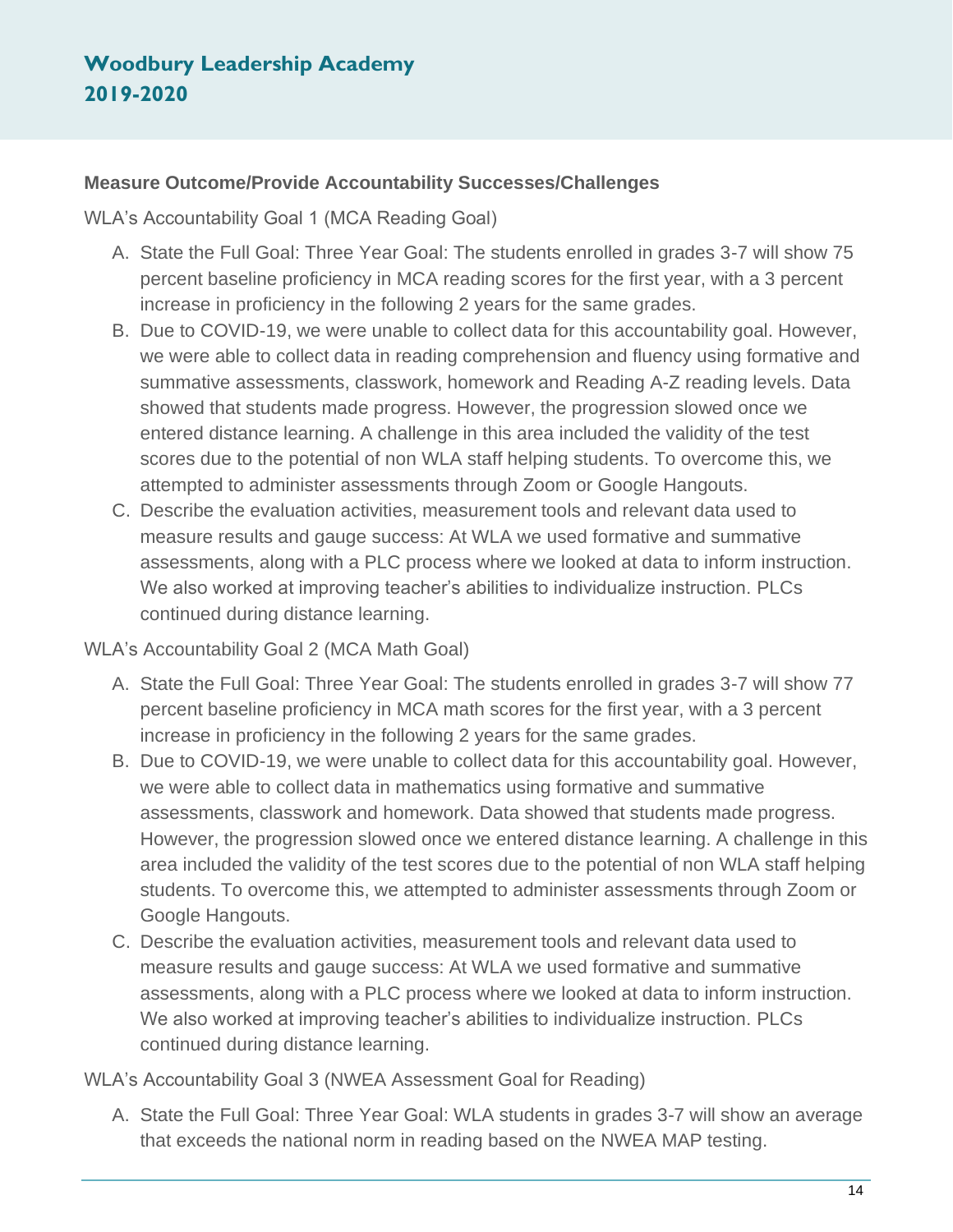| Grade | 2017      | 2018      | 2019 | 2020 |
|-------|-----------|-----------|------|------|
| 1     |           |           | 79%  | 78%  |
| 2     | 81%       | 55%       | 66%  | 83%  |
| 3     | 78%       | 61%       | 80%  | 74%  |
| 4     | 80%       | 86%       | 76%  | 77%  |
| 5     | 81%       | 69%       | 77%  | 81%  |
| 6     | 75%       | 75%       | 76%  | 63%  |
| 7     | <b>NA</b> | 50%       | 35%  | 73%  |
| 8     | <b>NA</b> | <b>NA</b> | 23%  | 45%  |

B. Progress toward achievement of this ongoing goal if from fall-to-fall. See below.

WLA's Accountability Goal 4 (NWEA/MAP Assessment Goal for Math)

- A. State the Full Goal: Three Year Goal: WLA students in grades 3-7 will show an average that exceeds the national norm in math based on the NWEA MAP testing.
- B. Progress toward achievement of this ongoing goal if from fall-to-fall. See below.

| Grade          | 2017      | 2018      | 2019 | 2020 |
|----------------|-----------|-----------|------|------|
| 1              |           |           | 75%  | 76%  |
| $\overline{2}$ | 81%       | 70%       | 68%  | 86%  |
| 3              | 73%       | 58%       | 71%  | 67%  |
| 4              | 88%       | 78%       | 66%  | 71%  |
| 5              | 81%       | 69%       | 73%  | 66%  |
| 6              | 66%       | 66%       | 76%  | 64%  |
| 7              | <b>NA</b> | 50%       | 42%  | 70%  |
| 8              | <b>NA</b> | <b>NA</b> | 73%  | 60%  |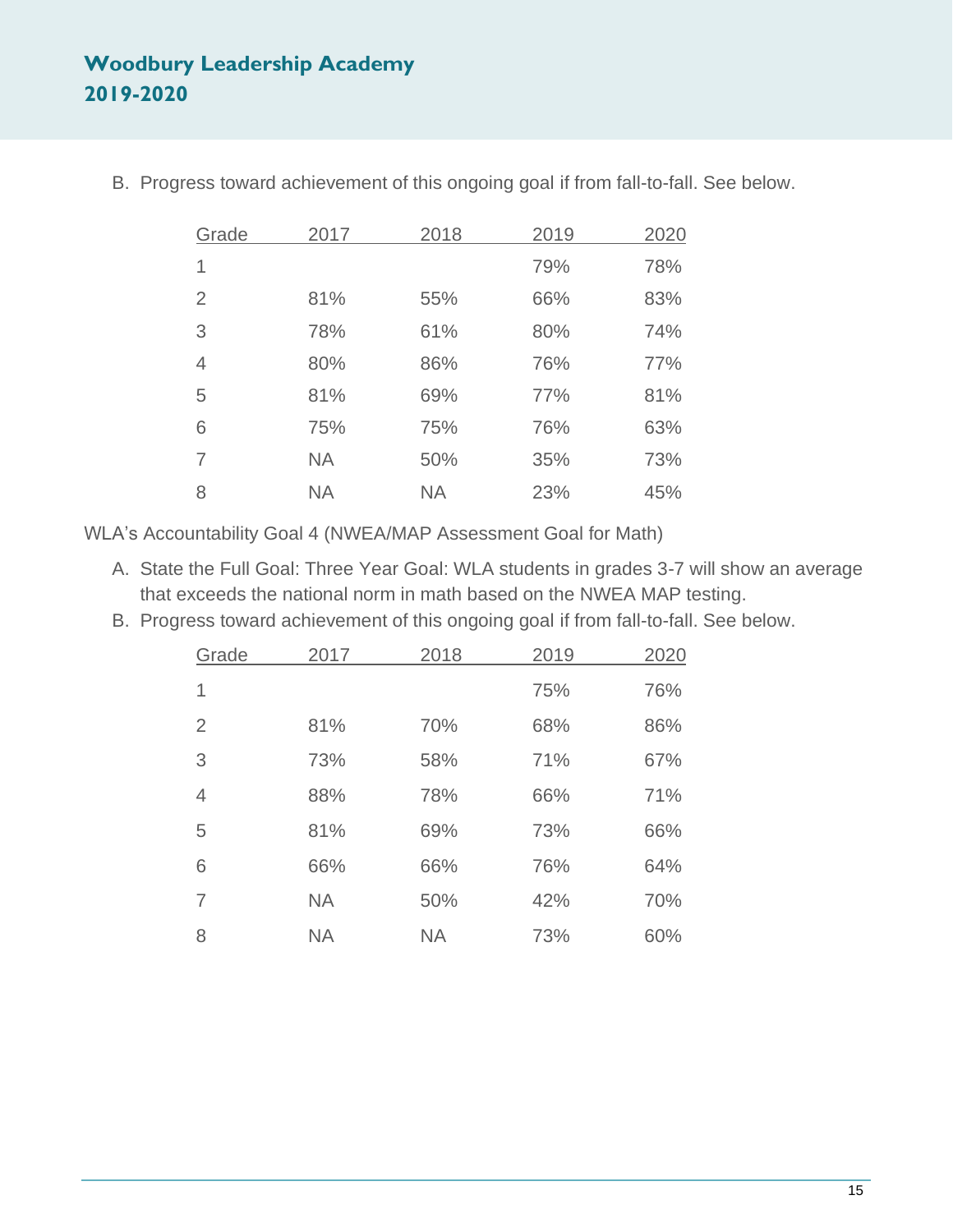## <span id="page-15-0"></span>**OPERATIONAL PERFORMANCE**

All state and federal taxes, pensions, and insurances were paid as required. The financial audit was completed on time and submitted to the state by the required deadline. The 2019-2020 audit was filed on time and was presented to the school board.

- Facility and Grounds: WLA leased space from the MSB Holdings Woodbury, LLC. WLA met or exceeded all necessary building and content insurance as per state statute. The building and grounds maintenance were managed by MSB Holdings – Woodbury, LLC.
- Due Process and Privacy Rights: The WLA Family Handbook outlines the disciplinary procedures for students. The handbook is reviewed yearly.
- Employment: The procedures for hiring included defining staffing needs, reviewing or developing job descriptions if a new position, posting the openings and interviewing. References were checked and the candidate met with the director to learn more about the employment terms and benefits. New employees met with the office manager upon hiring to complete all employment forms and review employment policies and procedures. All new employees undergo background checks upon hiring. All school board members and volunteers also undergo background checks upon beginning service at WLA.
- Food Service: For the 2019-2020 school year, WLA did not use any contracted food service programs.
- Transportation: Students that reside in the ISD 622 school district receive transportation via bus at no cost. All other families are required to provide their student's transportation to school.
- Operational Performance WLA's Authorizer, VOA, is committed to fulfilling its role as a charter school authorizer by holding WLA accountable for a range of results. The accountability system is based on clear reporting by WLA and oversight by the authorizer. Through a combination of site visits, board meeting packets, annual reports, and Annual School Evaluations, VOA upholds its legal obligation to make sure WLA is reaching (or making adequate progress toward) the goals and benchmarks outlined in its charter contract and Minnesota Statutes. This collective body of evidence will also form the basis for contract renewal decisions. VOA uses a standard charter contract with unique school-specific terms that capture different approaches to achieving student success. The individuality of each school will be preserved in the Accountability Plan and self-reporting on the results of its respective outcomes. Reporting on school outcomes will take place annually, with contents listed in the Annual Reporting Format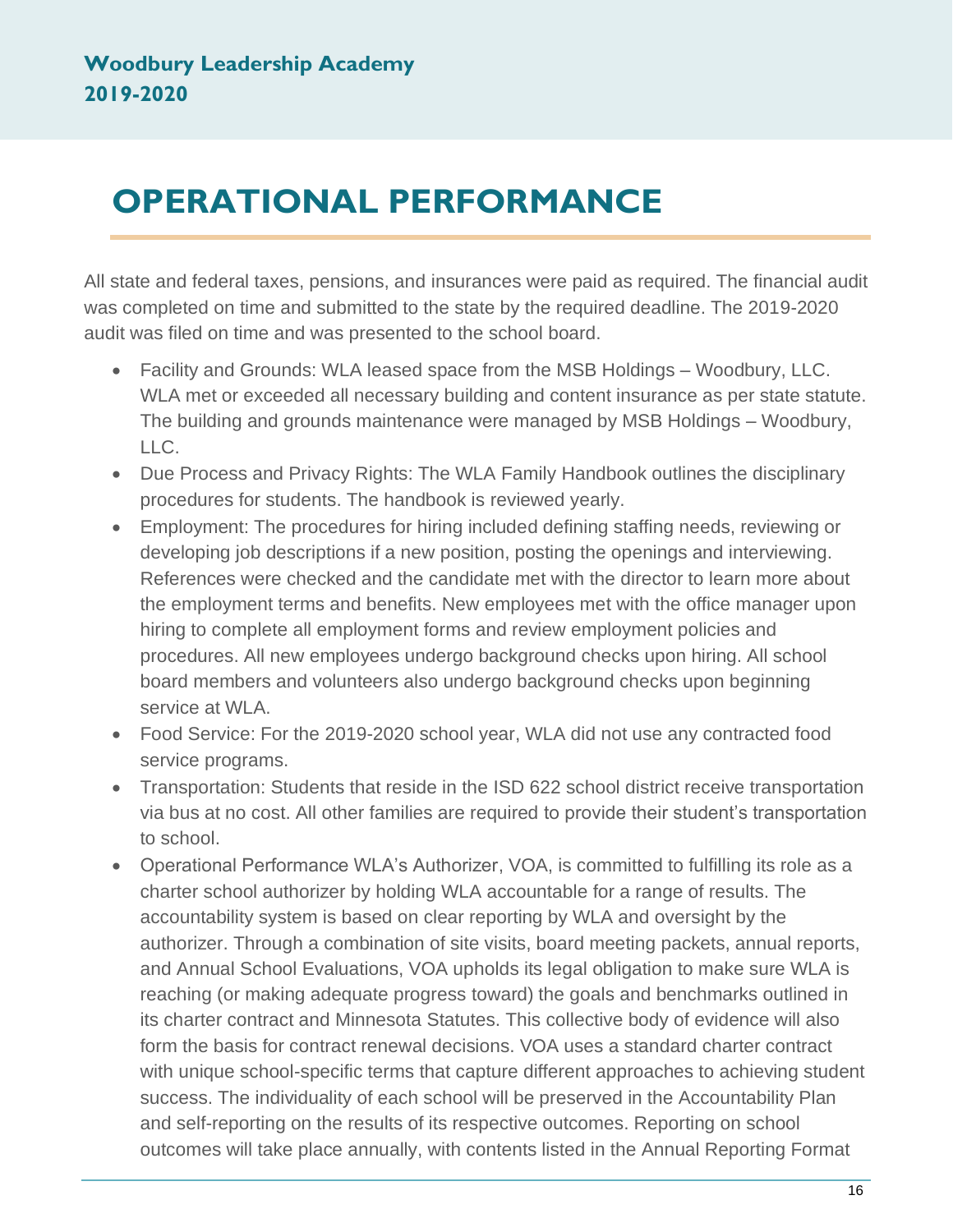section. VOA uses the Annual School Evaluation Rubric to assess schools. In a consistent manner, while still factoring in the schools' respective mission-specific goals through the Accountability Plan. VOA will report its findings to the school's leader and board and encourage constructive dialogue on continuous improvement efforts. One of the most important ways VOA gathers information about the schools it authorizes is through on-site visits. Site visits allow the authorizer to observe the school in action firsthand, hear directly from all key stakeholders and corroborate school-reported information and data. VOA conducts three different types of site visits: formal, end of term, and monitoring. The formal and end of term site visits will follow a more structured protocol and will produce written and oral feedback to the school staff and board. VOA will also make informal monitoring visits to schools for follow-up oversight, special events, and check-ins.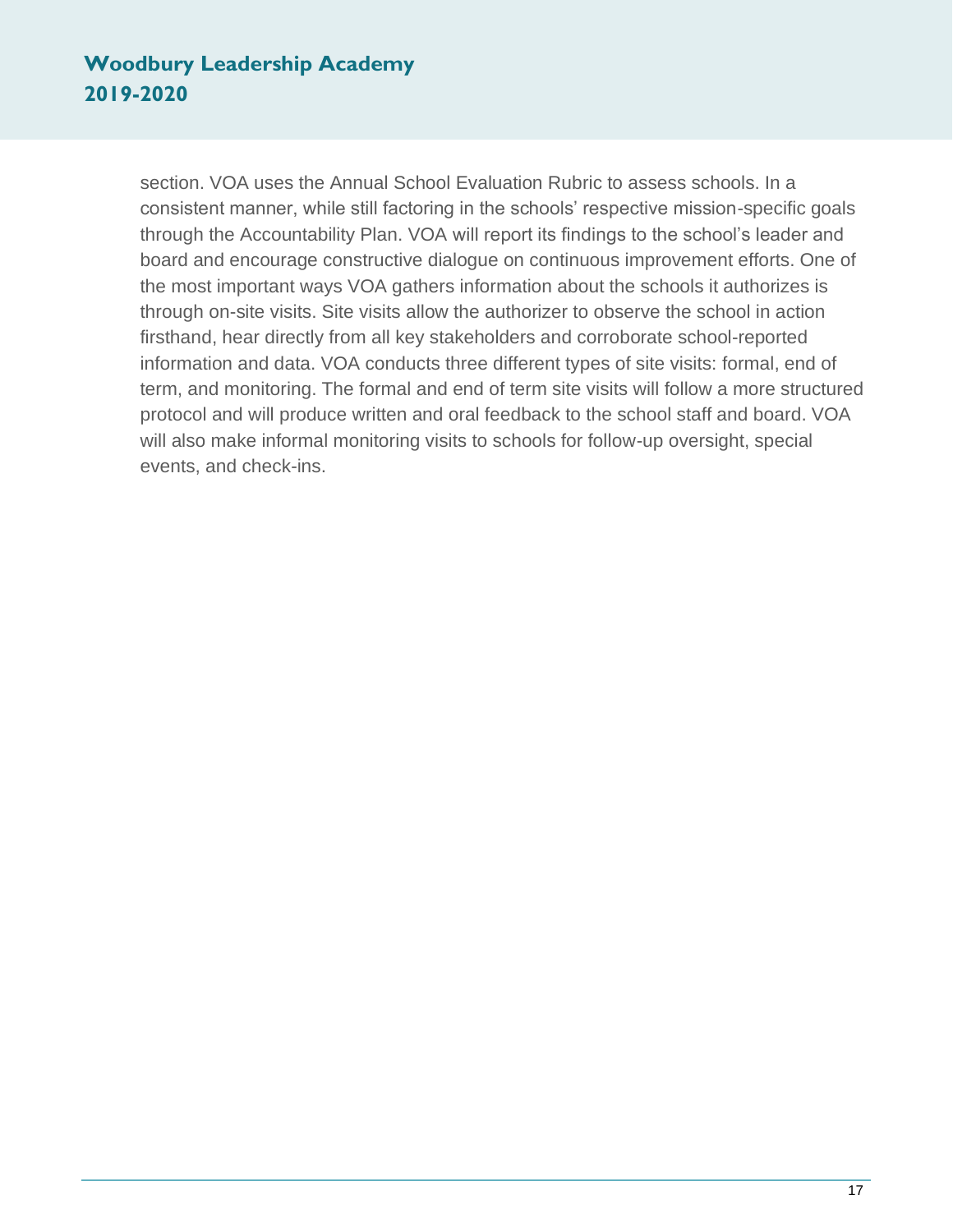# <span id="page-17-0"></span>**INNOVATIVE PRACTICES**

Parental and community involvement are crucial to the success of Woodbury Leadership Academy. WLA recognizes that it is only as strong as its supporters and has made parental and community involvement a key piece of the school's mission. Each Thursday, teachers create Thursday Newsletters that provide parents a detailed update of what knowledge their child(ren) gained that week. WLA has a PTO whom solicit parent involvement and match parents with teacher and student needs. PTO also works closely with WLA to meet goals, such as the academic strategic goal discussed earlier.

Teachers are encouraged to celebrate the end of domains, or units, with a fun activity that wraps up what students learned. For example, grade three has an Ancient Rome domain. At the end of the domain, the entire grade gathers for an Ancient Roman party where students dress up (i.e. togas), enjoy a Roman snack purchased by their parents (i.e. olives), play games (i.e. Roman Numeral bingo) and complete an art craft (i.e. mosaic).

Teachers work with the surrounding communities to address one of WLA's core goals of leadership. Students participated in several service-learning projects, such as a gift drive during the holiday for the Children's Hospital, Feed My Starving Children, the Leukemia Foundation, and other causes. In addition to our leadership program, WLA operates using a core virtues curriculum that focused on the development of democratic, strong, ethical and caring global leaders. Assemblies are held where students celebrate accomplishments and learn a core virtue of the month. Staff extend this learning into the classroom and make connections between home and school for additional emphasis, understanding and involvement.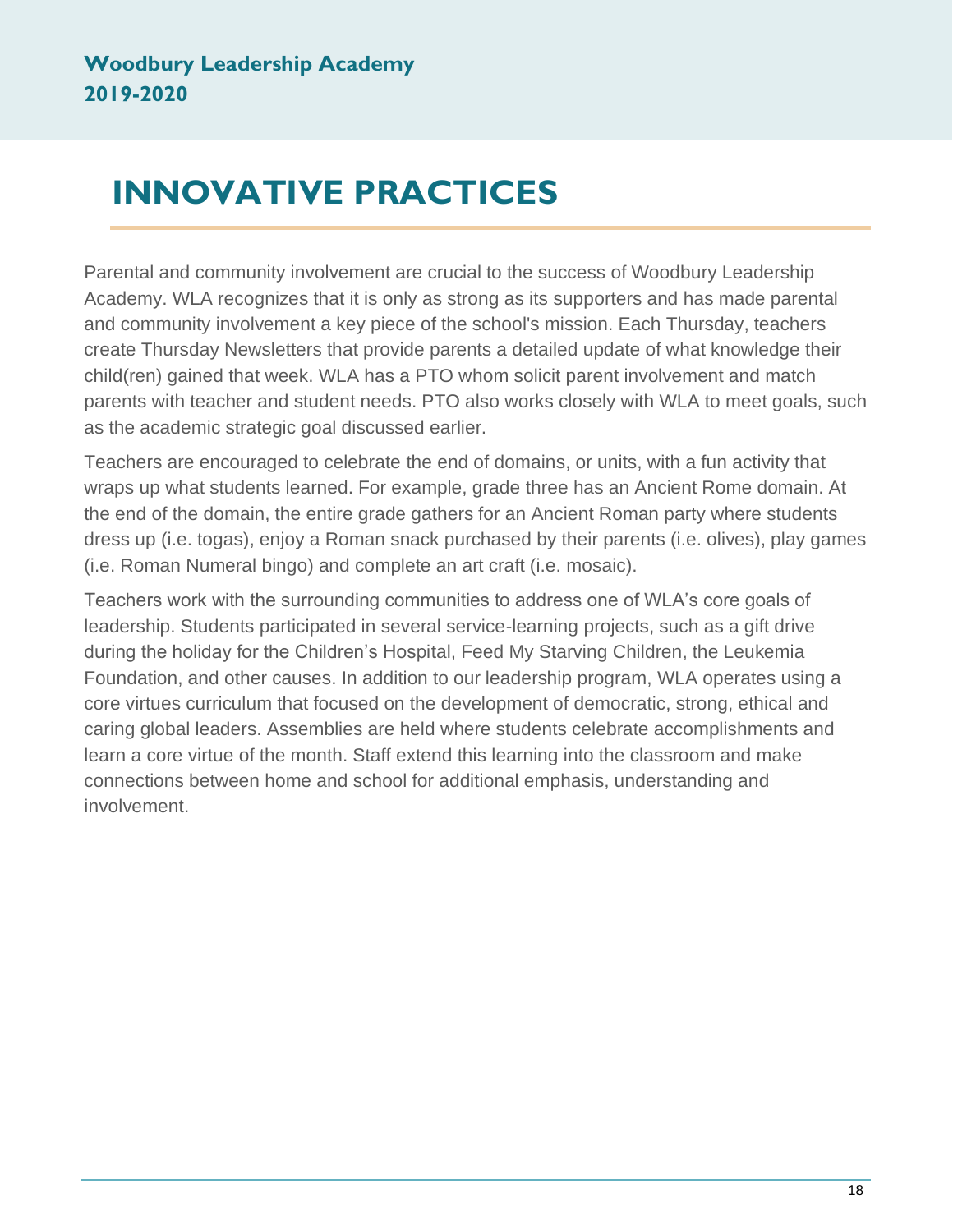# <span id="page-18-0"></span>**FINANCES**

The year-end financial report is attached herein. Questions regarding Fiscal Year 2019-2020 school finances, please contact BerganKDV: Brenda Kes, Outsourced CFO, School Services, 651.280.5582, brenda.kes@bergankdv.com.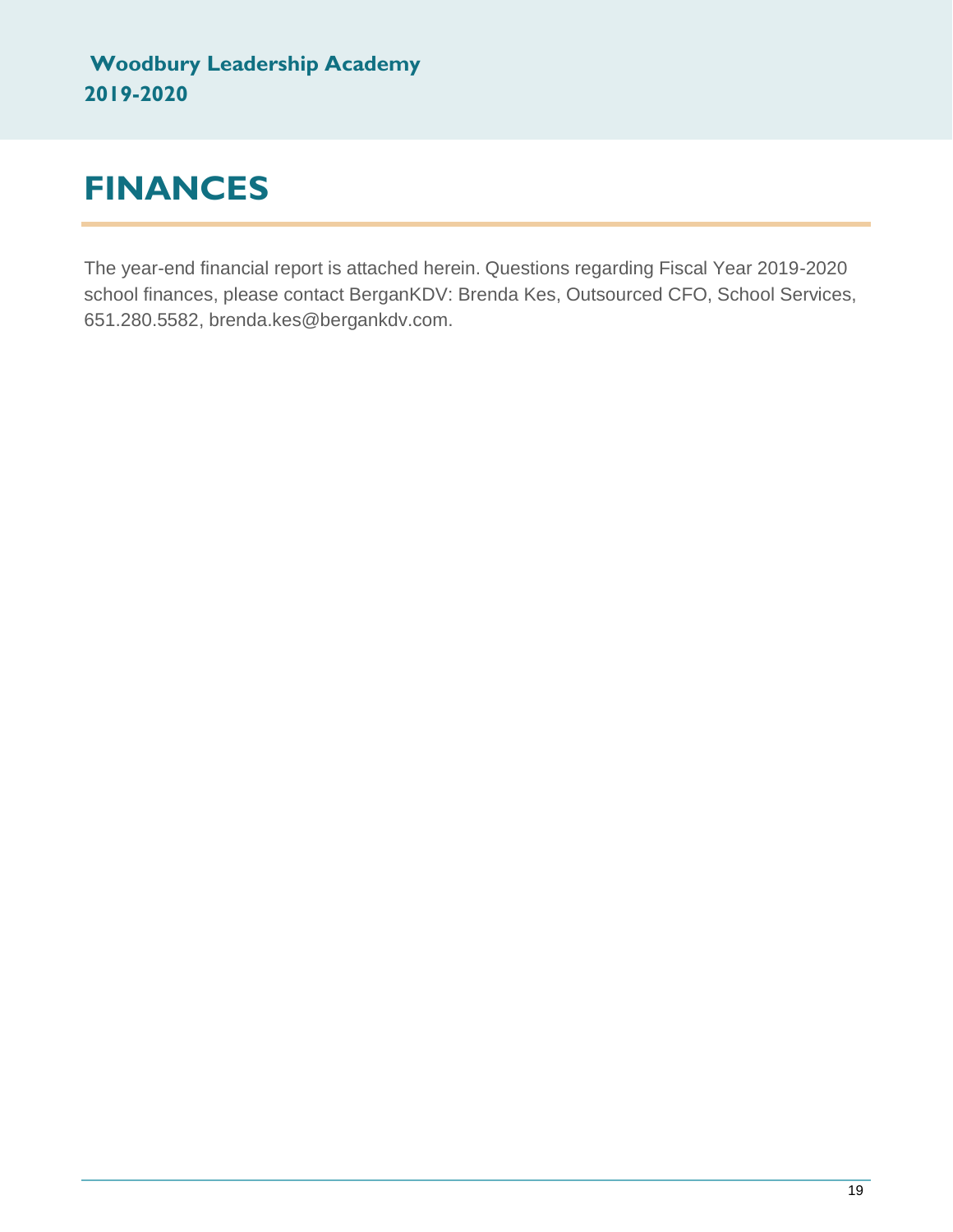# **WOODBURY LEADERSHIP ACADEMY**

# **WORLD'S BEST WORKFORCE: REPORT SUMMARY**

*2019-2020*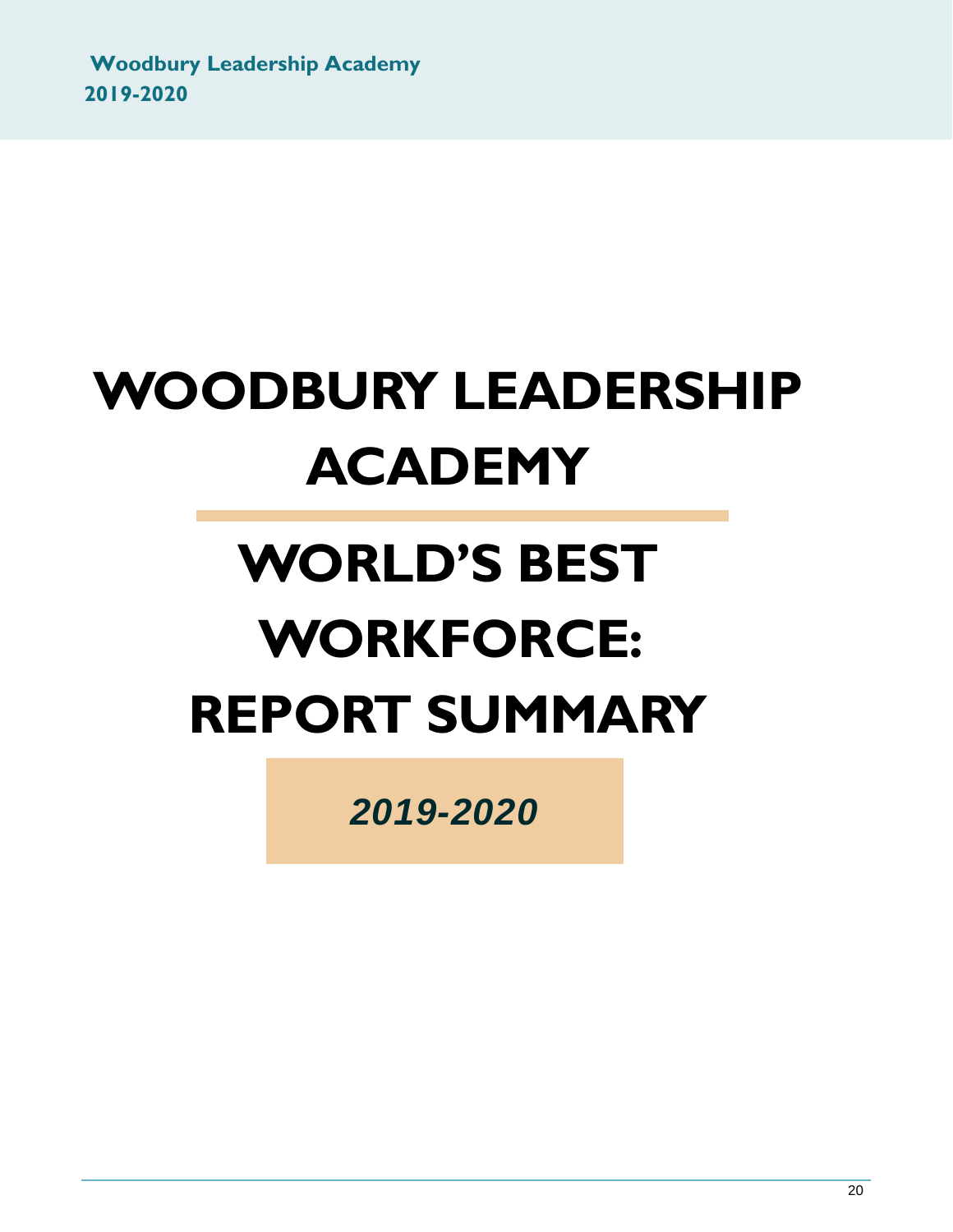**District or Charter Name:** Woodbury Leadership Academy

**Grades Served:** K-8

**Contact Person Name and Position:** Kathleen Mortenson, Executive Director

## **1.Stakeholder Engagement**

#### 1a. Annual Report

Located at www.wlamn.org

#### 1b. Annual Public Meeting

October 7, 2020 at 5:30 PM

#### 1c. District Advisory Committee

| <b>District Advisory Committee Member</b> | <b>Role in District</b>           |
|-------------------------------------------|-----------------------------------|
| <b>Mandi Folks</b>                        | Parent                            |
| Jason Livingston                          | Parent                            |
| Shannon Kelly                             | Community                         |
| Jessica Erickson                          | <b>Teacher</b>                    |
| Natalie Sjoberg                           | Teacher                           |
| Jolene Skordahl                           | Teacher                           |
| Kathleen Mortensen                        | <b>Executive Director</b>         |
| Paula Krippner                            | <b>Special Education Director</b> |
| Nancy Baumann                             | <b>Support Staff</b>              |
| Not applicable (grades K-8)               | <b>Students</b>                   |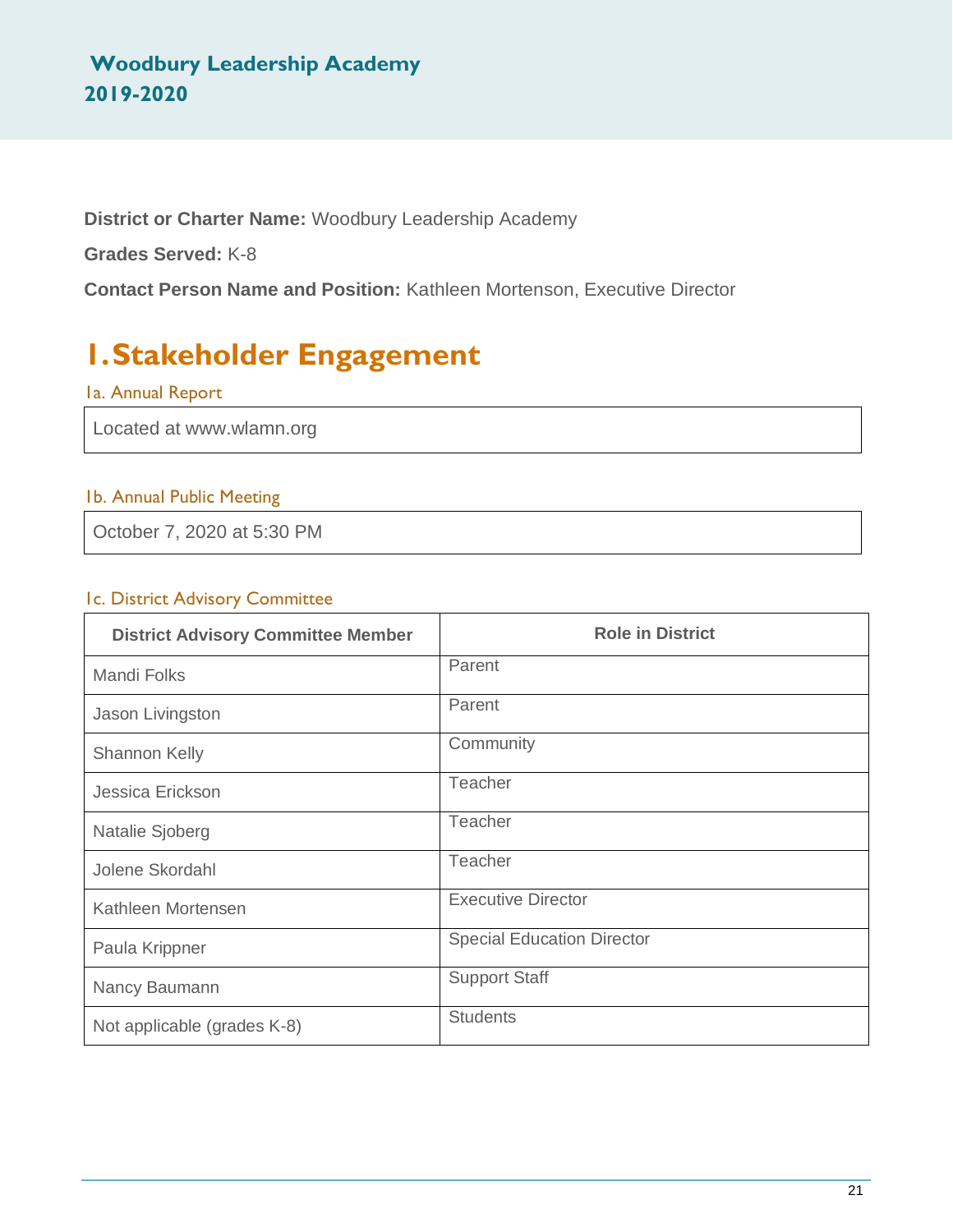## **2.Goals and Results**

#### 2a. All Students Ready for School

| Goal                                                                                                                               | <b>Result</b>                                                                                                                                | <b>Goal Status</b>   |
|------------------------------------------------------------------------------------------------------------------------------------|----------------------------------------------------------------------------------------------------------------------------------------------|----------------------|
| We are not a pre-K setting; thus,<br>we do not offer programming to<br>ensure that students are<br>prepared to begin kindergarten. | Per our Enrollment Policy,<br>students applying for<br>kindergarten must be age 5 by<br>September 1 of the year they<br>wish to be enrolled. | Goal not applicable. |

#### 2b. All Students in Third Grade Achieving Grade-Level Literacy

| Goal                                                                                                                                                                                                                                                                                                                                       |                                                                                                                                                                                                                                                                                                              | <b>Result</b>                                                                                                                                                                                                                               | <b>Goal Status</b> |
|--------------------------------------------------------------------------------------------------------------------------------------------------------------------------------------------------------------------------------------------------------------------------------------------------------------------------------------------|--------------------------------------------------------------------------------------------------------------------------------------------------------------------------------------------------------------------------------------------------------------------------------------------------------------|---------------------------------------------------------------------------------------------------------------------------------------------------------------------------------------------------------------------------------------------|--------------------|
| Using Reading A-Z and Core<br>Knowledge Language Arts<br>(CKLA) Amplify curriculum, 85%<br>of all 3 <sup>rd</sup> students will be at grade<br>level by the end of $3rd$ grade, as<br>measured by NWEA MAP scores.<br>(The percent is based on the total<br>number of students who met or<br>exceeded the average RIT in our<br>district.) | Due to COVID-19, we had to<br>Scores. However, 80% of<br>third-grade students met or<br><b>NWEA MAP assessments.</b><br>Grade<br>1<br>$\overline{2}$<br>3<br>$\overline{4}$<br>5<br>6<br>$\overline{7}$<br>8<br>In June 2020, 68% of third<br>grade students met or<br>and reading comprehension<br>Amplify. | use our Fall 2019 NWEA MAP<br>exceeded grade level literacy<br>skills in reading on the fall 2019<br><b>Score</b><br>79%<br>66%<br>80%<br>76%<br>77%<br>76%<br>35%<br>23%<br>exceeded grade level fluency<br>skills in Reading A-Z and CKLA | Goal Not Met.      |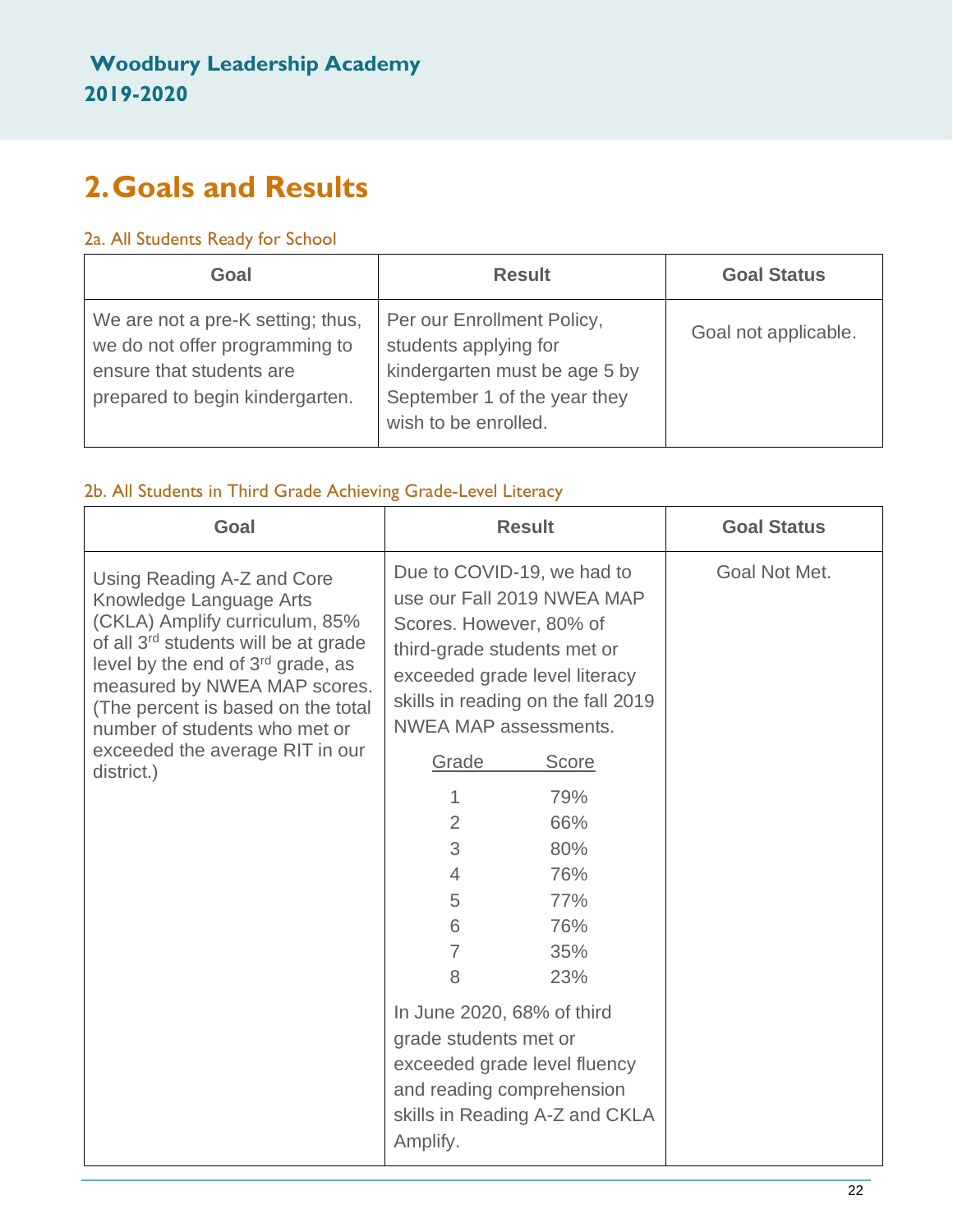#### 2c. Close Achievement Gap(s) Among All Groups

| Goal(s)                                                                                                                                                            |                                                                                                                 | <b>Result</b>                                                                                                                                                        |            | <b>Goal Status</b>                                                                                                           |
|--------------------------------------------------------------------------------------------------------------------------------------------------------------------|-----------------------------------------------------------------------------------------------------------------|----------------------------------------------------------------------------------------------------------------------------------------------------------------------|------------|------------------------------------------------------------------------------------------------------------------------------|
| In order to close the<br>achievement gap, WLA<br>students in grades 2-8 will<br>demonstrate above average,<br>according to NWEA MAP<br>scores, in both reading and | and math.                                                                                                       | Due to COVID-19, we had to use our<br>Fall 2019 NWEA MAP Scores. 86% of<br>grades 2-8 met or exceeded the<br>NWEA MAP national norm in reading<br>Reading, Fall 2019 |            | Goal met in math<br>and reading for<br>grades 1, 2, 3, 4, 5,<br>6 and 8. Goal not<br>met in math and<br>reading for grade 7. |
| math. (The percent is based<br>on the average number of                                                                                                            | Grade                                                                                                           | <b>National Norm</b>                                                                                                                                                 | <b>WLA</b> |                                                                                                                              |
| WLA students who met or<br>exceeded the average                                                                                                                    | 1                                                                                                               | 156                                                                                                                                                                  | 166        |                                                                                                                              |
| national norm.)                                                                                                                                                    | $\overline{2}$                                                                                                  | 172                                                                                                                                                                  | 181        |                                                                                                                              |
|                                                                                                                                                                    | 3                                                                                                               | 187                                                                                                                                                                  | 194        |                                                                                                                              |
|                                                                                                                                                                    | $\overline{4}$                                                                                                  | 197                                                                                                                                                                  | 205        |                                                                                                                              |
|                                                                                                                                                                    | 5                                                                                                               | 205                                                                                                                                                                  | 214        |                                                                                                                              |
|                                                                                                                                                                    | 6                                                                                                               | 210                                                                                                                                                                  | 216        |                                                                                                                              |
|                                                                                                                                                                    | $\overline{7}$                                                                                                  | 214                                                                                                                                                                  | 209        |                                                                                                                              |
|                                                                                                                                                                    | 8                                                                                                               | 218                                                                                                                                                                  | 227        |                                                                                                                              |
|                                                                                                                                                                    |                                                                                                                 | Math, Fall 2019                                                                                                                                                      |            |                                                                                                                              |
|                                                                                                                                                                    | Grade                                                                                                           | <b>National Norm</b>                                                                                                                                                 | <b>WLA</b> |                                                                                                                              |
|                                                                                                                                                                    | 1                                                                                                               | 160                                                                                                                                                                  | 169        |                                                                                                                              |
|                                                                                                                                                                    | $\overline{2}$                                                                                                  | 175                                                                                                                                                                  | 182        |                                                                                                                              |
|                                                                                                                                                                    | 3                                                                                                               | 188                                                                                                                                                                  | 192        |                                                                                                                              |
|                                                                                                                                                                    | 4                                                                                                               | 199                                                                                                                                                                  | 205        |                                                                                                                              |
|                                                                                                                                                                    | 5                                                                                                               | 209                                                                                                                                                                  | 217        |                                                                                                                              |
|                                                                                                                                                                    | 6                                                                                                               | 214                                                                                                                                                                  | 221        |                                                                                                                              |
|                                                                                                                                                                    | $\overline{7}$                                                                                                  | 220                                                                                                                                                                  | 215        |                                                                                                                              |
|                                                                                                                                                                    | 8                                                                                                               | 224                                                                                                                                                                  | 234        |                                                                                                                              |
| In order to close the<br>achievement gap, students in<br>grades 3-8 will score an                                                                                  | Due to COVID-19, WLA students did<br>not take MCA. However, we collected<br>spring 2020 data in reading through |                                                                                                                                                                      |            | Goal was not met in<br>reading and oral<br>comprehension.                                                                    |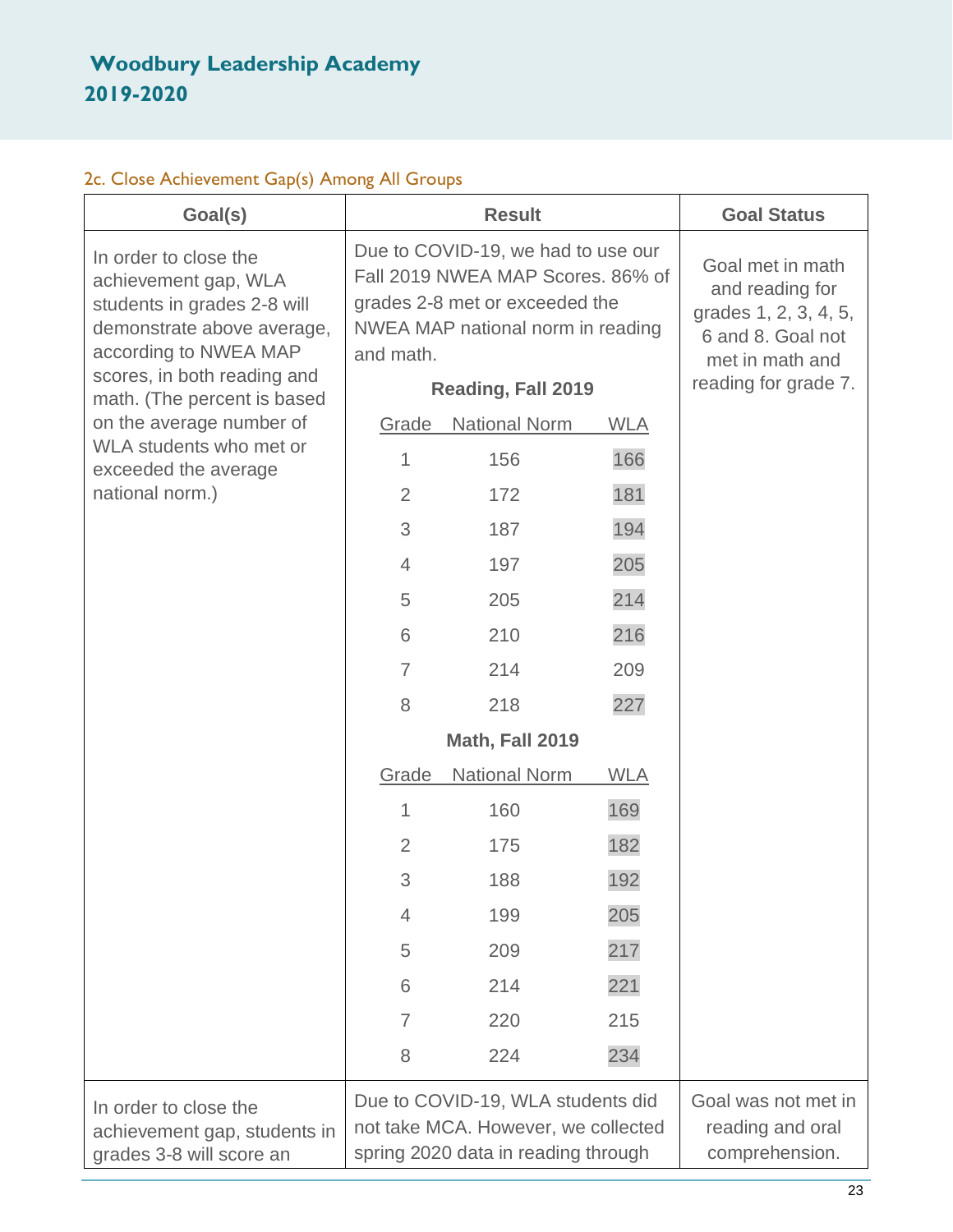| average of 75% (or above)<br>as measured by year end<br>MCA scores, in the areas of<br>math and reading. | CKLA Amplify and Reading A-Z.<br>Additionally, we collected spring 2020<br>data in math through summative<br>grade level math standards.<br><b>Reading Comprehension,</b> |                       |           | 71% of students in<br>grades 2-7 met or<br>exceeded the goal<br>in reading and oral<br>comprehension.<br>Goal was not met in<br>math. 62% of |
|----------------------------------------------------------------------------------------------------------|---------------------------------------------------------------------------------------------------------------------------------------------------------------------------|-----------------------|-----------|----------------------------------------------------------------------------------------------------------------------------------------------|
|                                                                                                          | Spring 2020<br>Grade<br>Reading<br>Oral                                                                                                                                   |                       |           |                                                                                                                                              |
|                                                                                                          | 3                                                                                                                                                                         | 66%                   | 80%       | students in grades<br>2-7 met or exceeded<br>the goal in math.                                                                               |
|                                                                                                          |                                                                                                                                                                           |                       |           |                                                                                                                                              |
|                                                                                                          | $\overline{4}$                                                                                                                                                            | 77%                   | 86%       |                                                                                                                                              |
|                                                                                                          | 5                                                                                                                                                                         | 51%                   | 51%       |                                                                                                                                              |
|                                                                                                          | 6                                                                                                                                                                         | 88%                   | 74%       |                                                                                                                                              |
|                                                                                                          | $\overline{7}$                                                                                                                                                            | 63%                   | 74%       |                                                                                                                                              |
|                                                                                                          | 8                                                                                                                                                                         | <b>NA</b>             | <b>NA</b> |                                                                                                                                              |
|                                                                                                          | Math, Spring 2020                                                                                                                                                         |                       |           |                                                                                                                                              |
|                                                                                                          |                                                                                                                                                                           | Grade<br><b>Math</b>  |           |                                                                                                                                              |
|                                                                                                          |                                                                                                                                                                           | 3<br>70%              |           |                                                                                                                                              |
|                                                                                                          |                                                                                                                                                                           | 65%<br>$\overline{4}$ |           |                                                                                                                                              |
|                                                                                                          |                                                                                                                                                                           | 5<br>56%              |           |                                                                                                                                              |
|                                                                                                          |                                                                                                                                                                           | 6<br>62%              |           |                                                                                                                                              |
|                                                                                                          |                                                                                                                                                                           | $\overline{7}$<br>53% |           |                                                                                                                                              |
|                                                                                                          |                                                                                                                                                                           | 8<br><b>NA</b>        |           |                                                                                                                                              |

## 2d. All Students Career- and College-Ready by Graduation

| Goal                             | <b>Result</b> | <b>Goal Status</b> |  |  |  |
|----------------------------------|---------------|--------------------|--|--|--|
| Not applicable to a K-8 setting. |               |                    |  |  |  |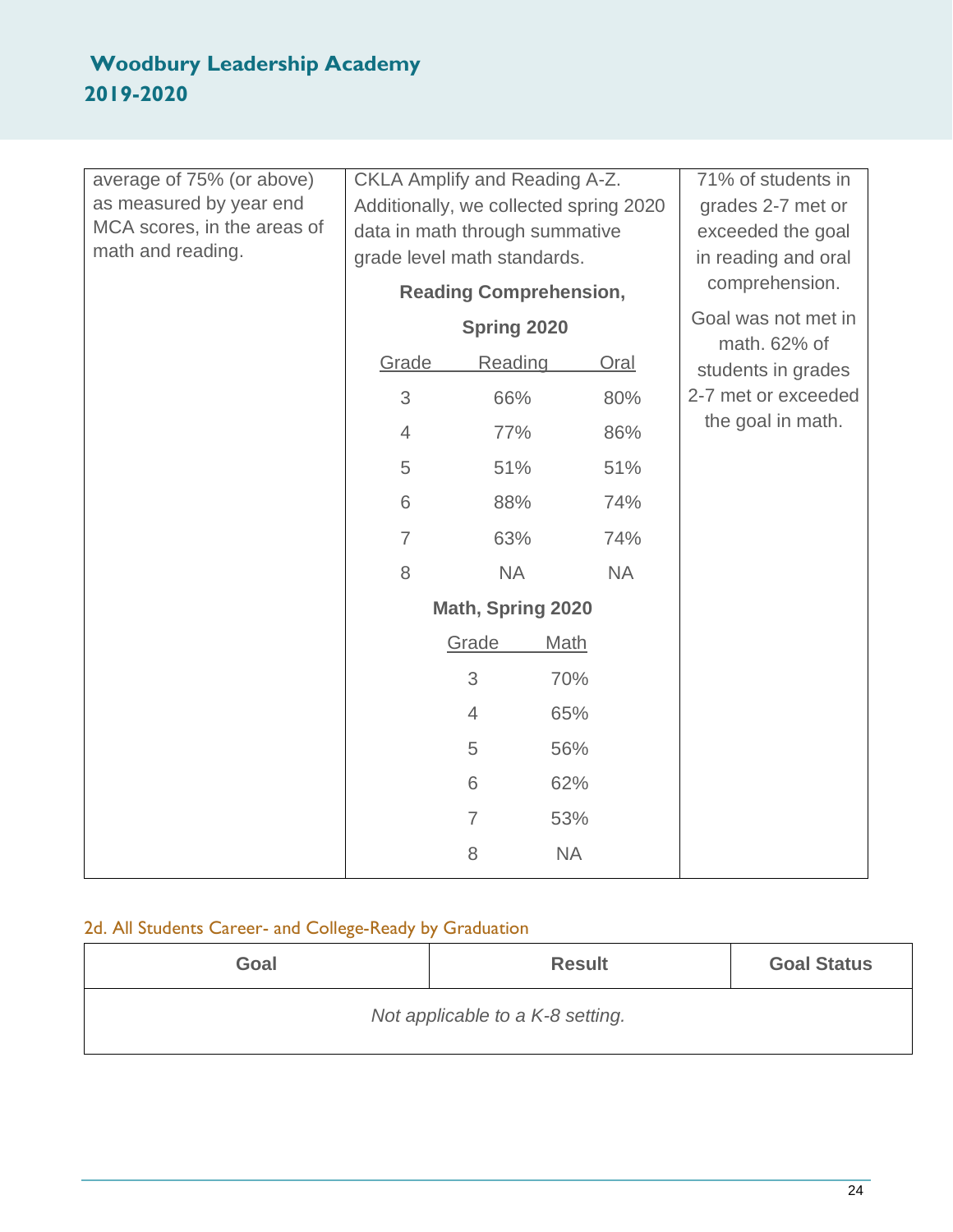#### 2e. All Students Graduate

| Goal                             | <b>Result</b> | <b>Goal Status</b> |  |  |  |
|----------------------------------|---------------|--------------------|--|--|--|
| Not applicable to a K-8 setting. |               |                    |  |  |  |

## **3.Identified Needs Based on Data**

Data that was reviewed to determine district needs when setting goals included data the previous year's NWEA MAP and MCA results. The areas of reading and math were the primary focus. Additional data included reviewing Reading A-Z, CKLA by Amplify, Saxon math, and other math curriculums. The curriculum committee focused on identifying a strong conceptual understanding math program. After a lengthy review process, Ready Classroom Mathematics was chosen to be implemented in the 2020-2021 school year.

## **4.Systems, Strategies and Support Category**

#### 4a. Students

WLA is a data-driven institution committed to rigorous and ambitious state and national test standards. As a data driven organization. WLA has an accountability plan that includes goals based on the MCA's as well as NWEA MAPs. Students attending WLA are assessed in each of the core academic skill areas using a range of methods. Assessment data is used throughout the educational process to inform and assist students, parents, teachers and administrators.

Assessment data is used immediately in the classroom through differentiated instruction to ensure that each student is being taught at their level. Scores are used, along with additional comparative data, to place students at appropriate groups in math and language arts.

#### 4b. Teachers and Principals

Systems used to review and evaluate the effectiveness of instruction and curriculum are:

- Weekly Professional Learning Communities (PLC)
- Monthly review of data-driven instruction procedures
- Curriculum Committee meets throughout the school year to review and develop content. During the 2019-2020 school year, they reviewed our math programming.

Teacher and principal evaluations are completed according to statute.

- Teachers are observed between 1-3 times per school year
- The principal is reviewed once